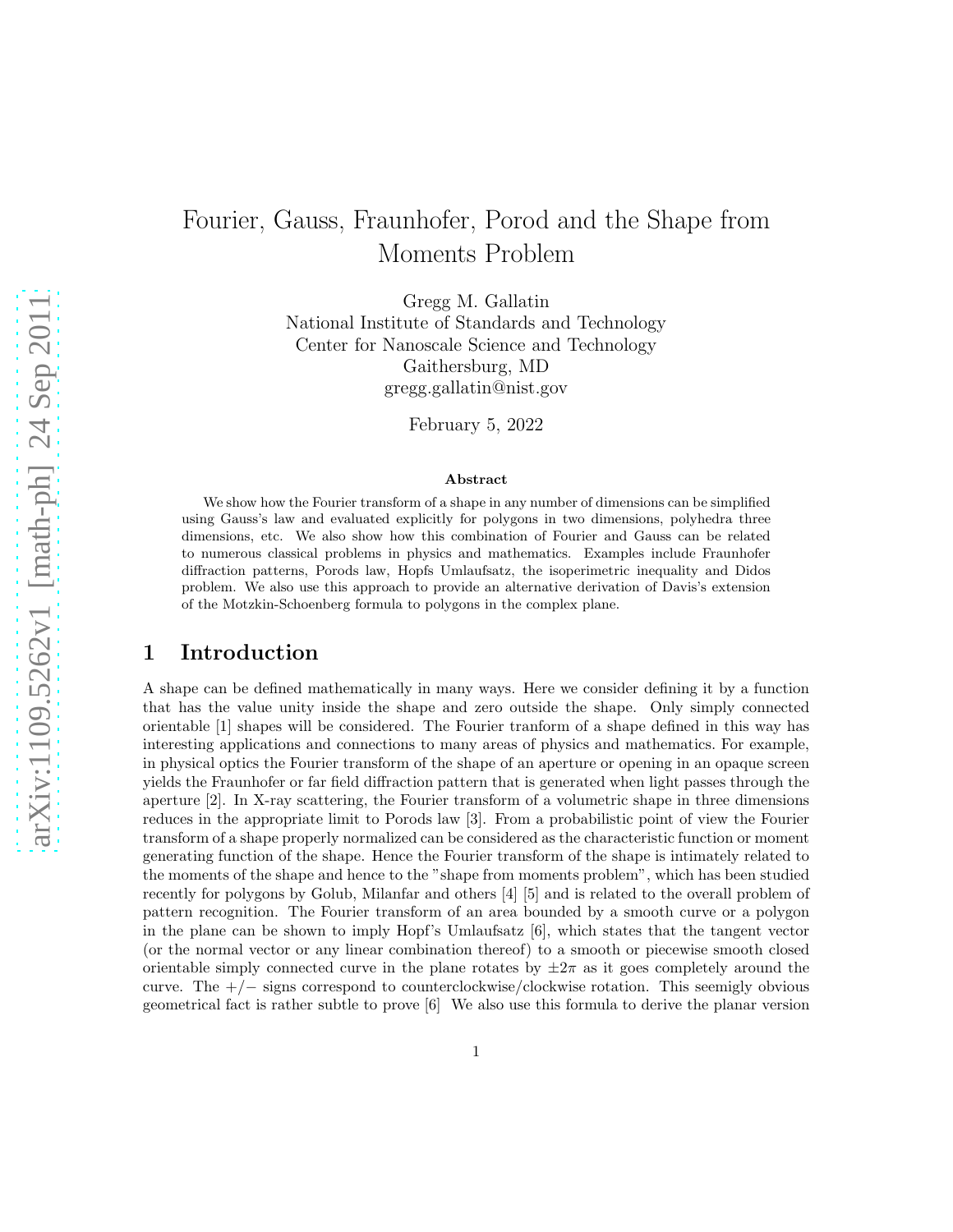Stokes law [7] and to show that a circle maximizes the area for a given perimeter length which is known as the isoperimetric inequality [6] [8]. Finally there is the famous problem faced by Dido, Queen of Carthage, which was to determine what shape open curve of a given length encloses the maximum area when its endpoints are connected by a straight line with an arbitrary length [9]. Here I show how combining the Fourier transform with Gauss's Law provides a central platform for relating and solving all these problems.

As an aside, the Fourier transform is just one of many techniques that are used for shape discrimination [10]. This problem is both mathematically interesting, and, given the ubiquity of digital data bases, technologically important. Here our specific interest is in the relation of the Fourier transform of a shape to its moments and to the problems mentioned above. This is related to, but generally different from, the issues concerned with using Fourier transforms explicitly for shape discrimination in digital data bases and we will not discuss this aspect further.

The paper is organized as follows. In the Section 2, Gauss's Law is used to rewrite the Fourier transform of a D dimensional volume as the surface integral over the  $D-1$  surface of that volume. This suface integral can then be evaluated exactly for polygons in two dimensions, polyhedra in three dimensions, etc. In particular in two dimensions this then provides an explicit relation between the vertices of a polygon and its moments. This section also discusses how this result is related to the isoperimetric inequality, Didos problem and Hopf's Umlaufsatz. Finally we show how the combination of Fourier and Gauss provides an alternative derivation of a famous result of Davis concerning the integral of an analytic fuction over a polygon in the complex plane [11] [4]. Section 3 briefly discusses how the solution for two dimensional polyhedra appears when Fourier transforming three dimensional polyhedrons before showing how the surface integral form of the three dimensional Fourier transform can be used to derive not only the standard Porods law [3] for X-ray scattering from spherical particles but also the extension of this law to anisotropic particles. This extension has been discussed recently in a series of papers by Ciccariello and colleagues [12]. The derivation presented here is somewhat more direct than that used by Ciccariello and colleagues.

### 2 Fourier and Gauss

For generality we begin in D dimensions but will rapidly particularize to 2 and 3 dimensions. Define a shape, in D dimensions, by the function  $\theta_V(\vec{x})$  where  $\theta_V(\vec{x}) = 1$  for  $\vec{x} = (x_1, x_2, \dots, x_D)$  inside V and 0 for  $\vec{x}$  outside. This is known in certain circles as an indicator function [13]. Here we take  $x_i$  for  $i = 1, 2, \dots, D$  to be Cartesian coordinates. The (normalized) moments  $\langle x_1^{p_1} \cdots x_D^{p_m} \rangle$  of the shape are then given by

$$
\langle x_1^{p_1} \cdots x_D^{p_m} \rangle = \frac{1}{v} \int d^D x \; \theta_V \left( \vec{x} \right) \; x_1^{p_1} \cdots x_D^{p_D} \equiv \frac{1}{v} \int \limits_V d^D x \; x_1^{p_1} \cdots x_D^{p_D} \tag{1}
$$

where  $\int_V = \int \theta_V$  indicates integration over the shape,  $v = \int d^D x \, \theta_V(\vec{x})$  is the finite volume of the shape and  $p_i = 0, 1, 2, 3, \dots$  for each i. The symbols V and v are used to distinguish between the shape itself and its volume as a numerical value. Also the terms "volume" and "surface" are used generically and should be understood to refer to a  $D$  dimensional submanifold in  $D$  dimensions and to its  $D-1$  dimensional boundary, respectively.

Note that  $\frac{1}{v}\theta_V(\vec{x})$  can be thought of as a probability density for  $\vec{x}$  to be inside the shape. The characteristic function or moment generating function  $\bar{\phi}$  ( $\vec{\beta}$ ) is then given by the Fourier transform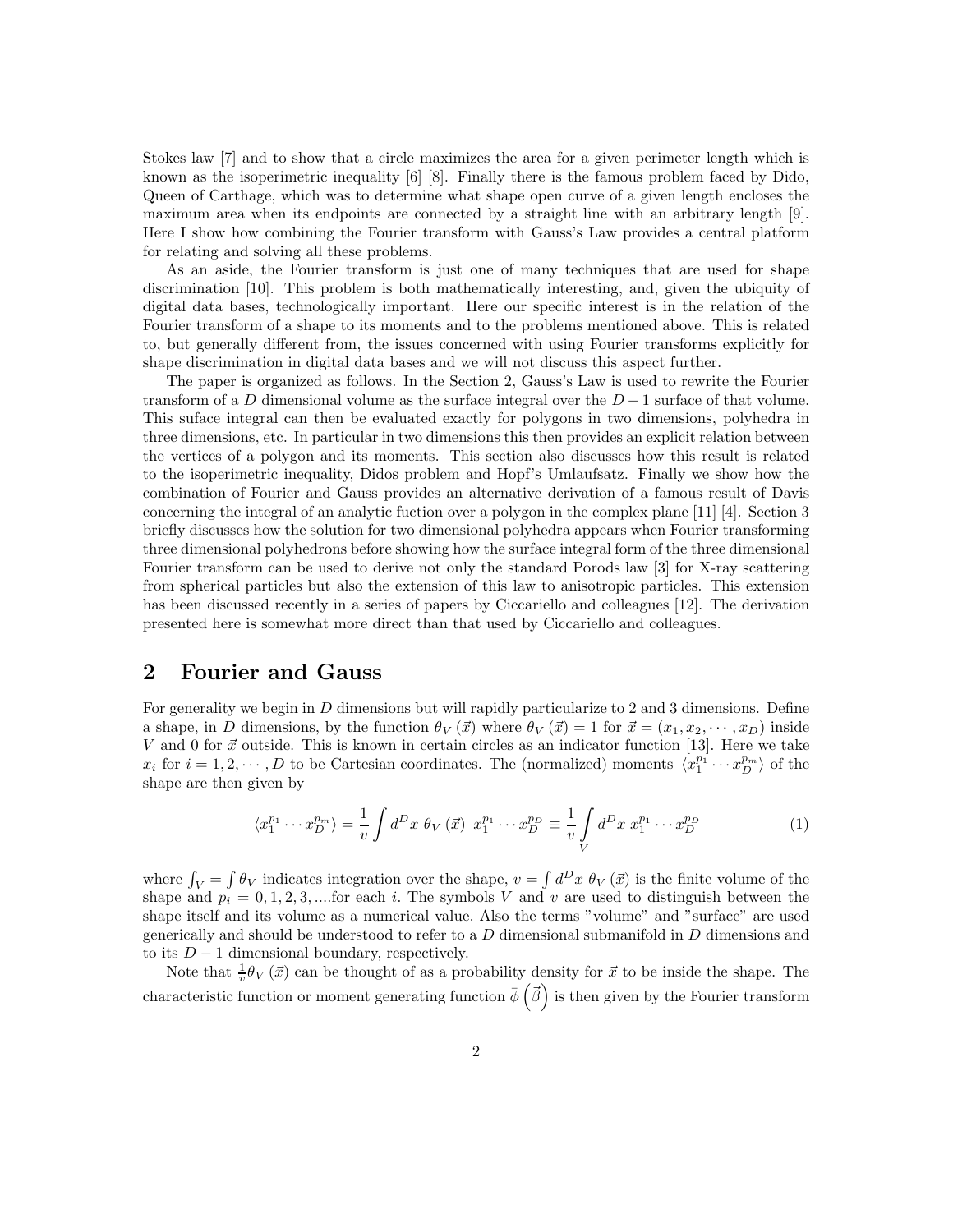$\theta_V(\vec{x})/v$ , i.e.,

$$
\bar{\phi}\left(\vec{\beta}\right) = \frac{1}{v} \int\limits_V d^D x \ \theta_V\left(\vec{x}\right) \ e^{i\vec{\beta}\cdot\vec{x}} \tag{2}
$$

with  $\vec{\beta} \cdot \vec{x} = \sum_{i=1}^{D} \beta_i x_i \equiv \beta_i x_i$ . (Unless noted otherwise the Einstein summation convention, wherein repeated indices are summed over their appropriate range, will be used throughout the paper.) The bar on  $\phi$  is meant to indicate that this is the normalized charactistic function, i.e.,  $\phi(0) = 1$ . Below we will find it convenient to work with the unnormalized function  $\phi\left(\vec{\beta}\right)$ .

Using the power series representation of  $\exp\left[i\vec{\beta}\cdot\vec{x}\right]$  and the multinomial theorem it follows that

$$
\bar{\phi}\left(\vec{\beta}\right) = \frac{1}{v} \int\limits_V d^D x \sum\limits_{n=0}^{\infty} \frac{\left(i\beta_i x_i\right)^n}{n!}
$$
\n
$$
= \sum\limits_{n=0}^{\infty} \frac{i^n}{n!} \sum\limits_{p_1 + p_2 + \dots + p_D = n} \frac{n!}{p_1! p_2! \dots p_D!} \beta_1^{p_1} \dots \beta_D^{p_D} \langle x_1^{p_1} \dots x_D^{p_D} \rangle \tag{3}
$$

This result indicates the simple but direct relation that exists between the Fourier transform of a shape and its moments  $\langle x_1^{p_1} \cdots x_D^{p_D} \rangle$ . Note that we have assumed that since v is finite we can interchange orders of integration and summation. For all practical cases this is certainly true.

We see from this result that if we can compute  $\bar{\phi}(\vec{\beta})$  explicitly then the moments  $\langle x_1^{p_1} \cdots x_D^{p_D} \rangle$ follow directly from a Taylor expansion of  $\bar{\phi}(\vec{\beta})$  about  $\vec{\beta} = 0$ . An explicit form for  $\bar{\phi}(\vec{\beta})$  can be found by applying Gauss law to the Fourier integral. Noting that

$$
e^{i\vec{\beta}\cdot\vec{x}} = \vec{\partial} \cdot \left(\frac{\vec{\beta}}{i\beta^2}e^{i\vec{\beta}\cdot\vec{x}}\right)
$$
 (4)

with  $\vec{\partial} = (\partial/\partial x_1, \partial/\partial x_2, \cdots, \partial/\partial x_D) \equiv (\partial_1, \partial_2, \cdots, \partial_D)$  we get

$$
\int_{V} d^{D}x e^{i\vec{\beta}\cdot\vec{x}} = \int_{V} d^{D}x \ \vec{\partial} \cdot \left(\frac{\vec{\beta}}{i\beta^{2}} e^{i\vec{\beta}\cdot\vec{x}}\right)
$$
\n
$$
= \frac{\vec{\beta}}{i\beta^{2}} \cdot \int_{\partial V} d^{D-1}s \ \sqrt{g(\vec{s})}\hat{n}(\vec{s}) e^{i\vec{\beta}\cdot\vec{R}(\vec{s})}
$$
\n(5)

Here ∂V indicates the surface of V with  $\vec{s} = (s_1, s_2, \dots, s_{D-1})$  being coordinates on the surface  $\partial V$ .  $\vec{R}(\vec{s})$  gives the position in D dimensions of the point on the surface labeled by  $\vec{s}$  and

$$
g\left(\vec{s}\right) = \left|\det\left[g_{ij}\left(\vec{s}\right)\right]\right| = \left|\det\left[\partial_{s_i}\vec{R}\left(\vec{s}\right)\cdot\partial_{s_j}\vec{R}\left(\vec{s}\right)\right]\right| \tag{6}
$$

where  $g_{ij}(\vec{s})$  is the induced metric on  $\partial V$ ,  $\hat{n}(\vec{s})$  is the local outward normal to the surface  $\partial V$  and  $\cdots$  | indicates the absolute value [14]. Below we use (5) to prove that  $\sqrt{\left|\det\left[\partial_{s_i}\vec{R}\left(\vec{s}\right)\cdot\partial_{s_j}\vec{R}\left(\vec{s}\right)\right]\right|}d^2s$ is the area element of a parallelogram in 2 dimensions with sides defined by the vectors  $d\vec{R}_i =$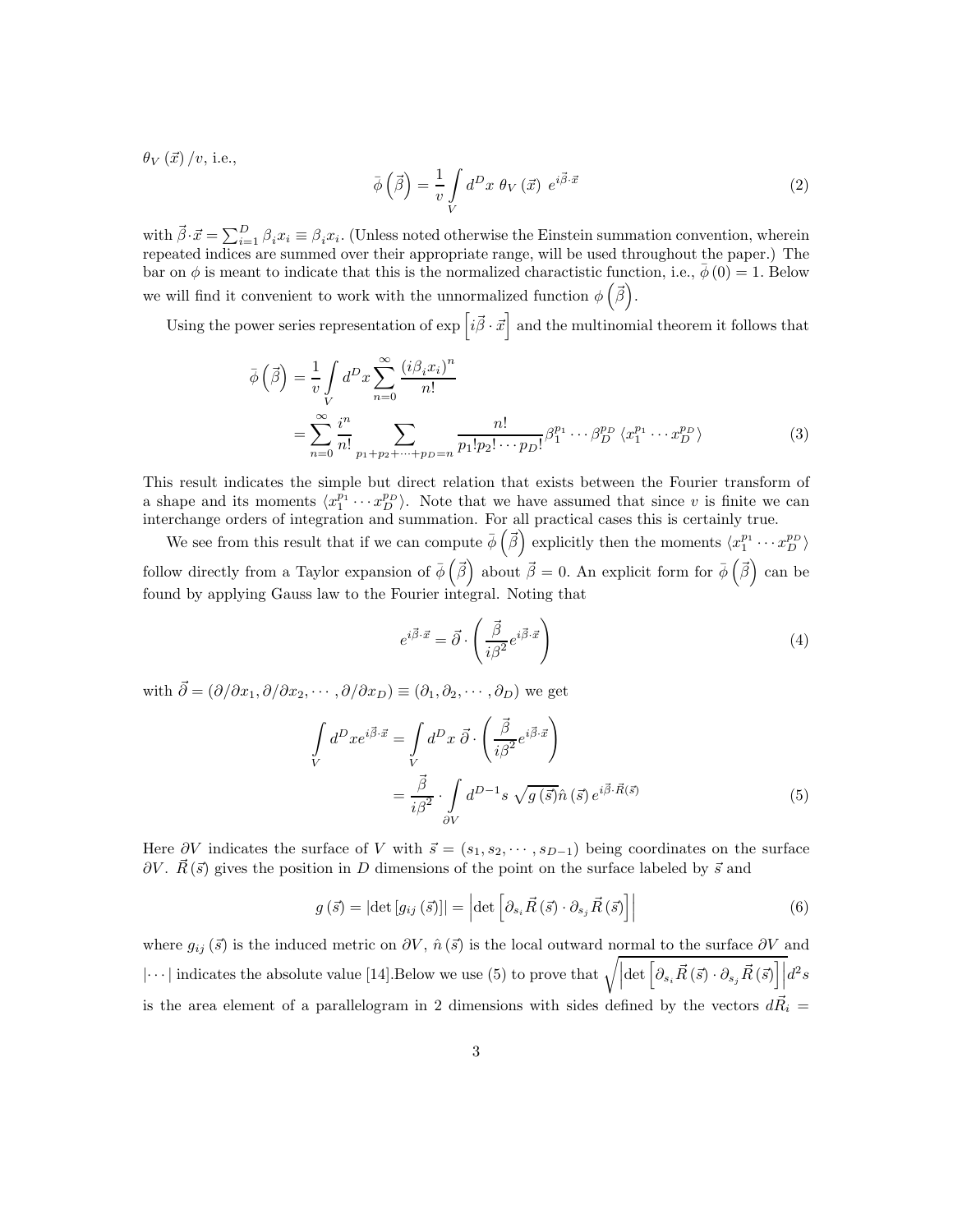$\partial_{s_i} \vec{R}(\vec{s}) ds_i$  (no sum on i).and that  $\sqrt{|\det[\vec{a}_i \cdot \vec{a}_j]|}$  is the volume of the parallelogram formed by 3  $\text{noncoplanar (nonzero) vectors } \vec{a}_i, \text{ for } i = 1, 2, 3 \text{ in three dimensions and so } \sqrt{\left|\det \left[\partial_{s_i} \vec{R} \left(\vec{s}\right) \cdot \partial_{s_j} \vec{R} \left(\vec{s}\right)\right]\right|} d^3 s$ with  $i, j = 1, 2, 3$  is the volume element in three dimensions.

Combining (3) and (5) yields

$$
\frac{1}{v} \frac{\vec{\beta}}{i\beta^2} \cdot \int_{\partial V} d^{D-1}s \sqrt{g(\vec{s})} \hat{n}(\vec{s}) \cdot e^{i\vec{\beta} \cdot \vec{R}(s)} \n= \sum_{n=0}^{\infty} \frac{i^n}{n!} \sum_{p_1+p_2+\cdots+p_m=n} \frac{n!}{p_1!p_2! \cdots p_D!} \beta_1^{p_1} \cdots \beta_D^{p_D} \langle x_1^{p_1} \cdots x_D^{p_D} \rangle
$$
\n(7)

It will be convenient below to work with the unnormalized form of the characteristic function

$$
\phi\left(\vec{\beta}\right) = v\bar{\phi}\left(\vec{\beta}\right) \tag{8}
$$

and write the unnormalized moments as

$$
M\left(x_1^{p_1}\cdots x_D^{p_D}\right) = v\left(x_1^{p_1}\cdots x_D^{p_D}\right) = \int d^D x \ \theta_V\left(\vec{x}\right) \ x_1^{p_1}\cdots x_D^{p_D} \tag{9}
$$

Before particularizing to 2 and 3 dimensions note that expanding the left hand side of (7) in powers of  $\beta = \left| \vec{\beta} \right|$  yields a term proportional to  $1/i\beta$ . This term must vanish since there is no corresponding power of  $\beta$  on the right and we get the result that

$$
\int_{\partial V} d^{D-1}s \sqrt{g(\vec{s})}\hat{n}(\vec{s}) = 0
$$
\n(10)

This can be interpreted as the statement that "the boundary of a boundary is zero". This boundary of a boundary principle has been considered to have interesting implications with respect to the origin of physical laws. [15]

The remainder of the paper considers particular cases in 2 or 3 dimensions where  $\phi\left(\vec{\beta}\right)$  can be computed from the surface integral either exactly or approximately. We now relate these results to various "classical" problems in physics and mathematics.

# 3 Results in Two Dimensions

In this section we show how (5) and (7) can be used to derive various two dimensional classical results in physics and mathematics.

#### 3.1 Smooth Curves

For smooth curves in two dimensions (5) reduces to

$$
\int\limits_V d^2x e^{i\vec{\beta}\cdot\vec{x}} = \frac{\vec{\beta}}{i\beta^2} \cdot \int\limits_{\partial V} ds \ \hat{n}(s) e^{i\vec{\beta}\cdot\vec{R}(s)} \tag{11}
$$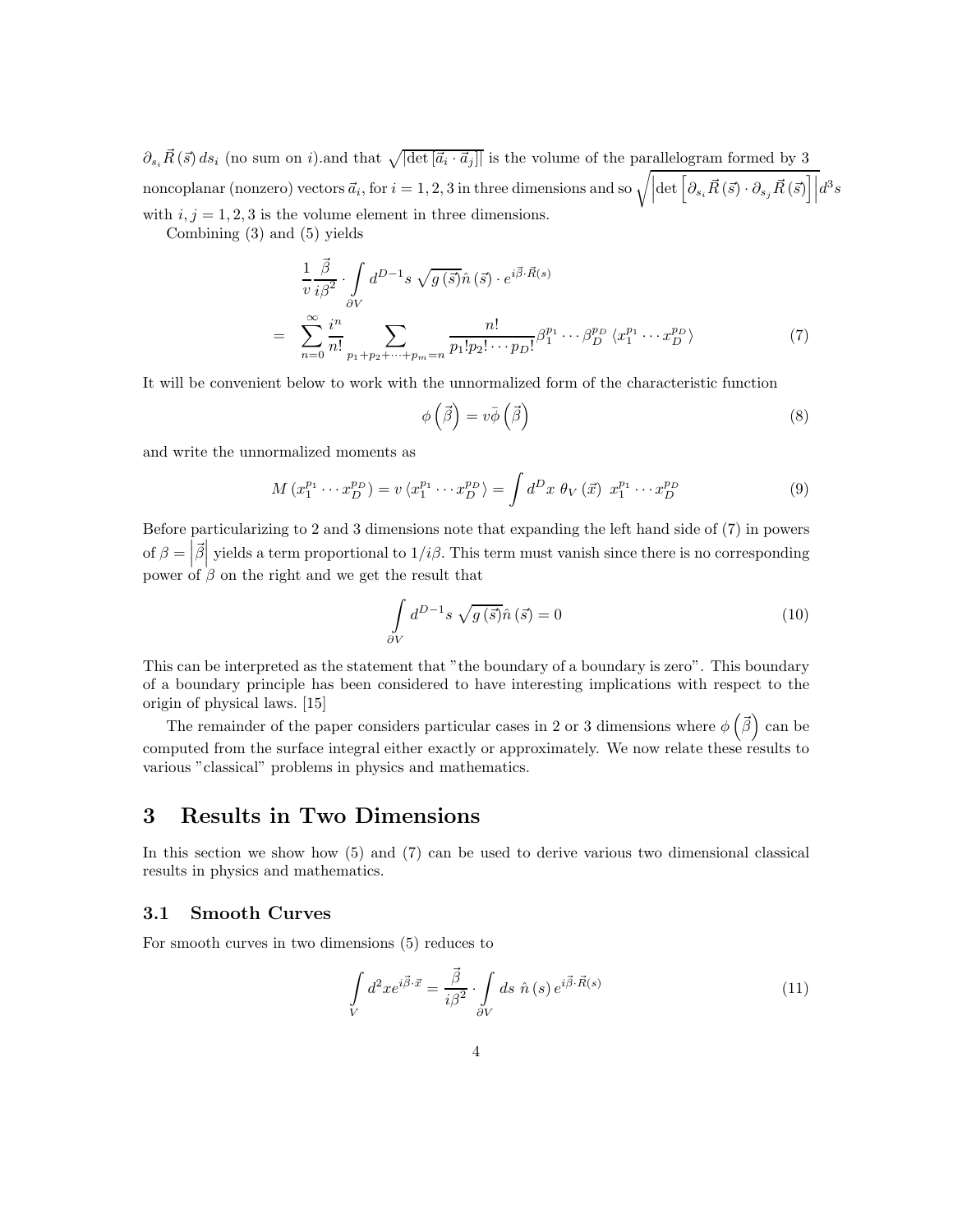where V is the region enclosed by the curve  $\partial V$  given by  $\vec{R}(s)$  with the parameter s being the length along the curve. With ds defined as the unit of length on the curve, i.e.,  $ds^2 = d\vec{R}^2$ , it follows that  $g(s) = 1$ . The unit tangent vector to the curve at s is given by

$$
\hat{t}(s) = \partial_s \vec{R}(s) \tag{12}
$$

which is automatically normalized since  $ds = \sqrt{d\vec{R}^2}$ , i.e.,  $\left|\partial_s \vec{R}(s)\right| = 1$ . (Generally we will use a hat "<sup>o"</sup> to indicate the vector has been normalized to have unit length. Also we will switch back and for between vector and component notation, e.g., between writing  $\hat{u}_1$  and  $(1, 0)$ .)

We take increasing s to correspond to counterclockwise circulation of the curve so that

$$
\hat{n}(s) = \varepsilon \cdot \hat{t}(s) = \varepsilon \cdot \partial_s \vec{R}(s)
$$
\n(13)

where

$$
\varepsilon = \begin{bmatrix} 0 & 1 \\ -1 & 0 \end{bmatrix} \tag{14}
$$

and the "·" indicates matrix multiplication, i.e.,

$$
n_i(s) = \varepsilon_{ij} n_j(s) \tag{15}
$$

with repeated indices summed over 1,2. Note that  $\varepsilon$  is the  $D = 2$  version of the totally antisymmetric tensor, often called the Levi-Civita tensor [16], defined as  $+1$  for even permutations of  $i, j = 1, 2$ ,  $-1$  for odd permutations and 0 if  $i = j$ .

Substituting (13 ) into (11) and integrating by parts yields

$$
\int_{V} d^{2}x e^{i\vec{\beta}\cdot\vec{x}} = -\frac{1}{i\beta^{2}} \int_{\partial V} ds \, (\vec{\beta} \cdot \varepsilon \cdot \vec{R}(s)) \left( i\vec{\beta} \cdot \partial_{s}\vec{R}(s) \right) e^{i\vec{\beta}\cdot\vec{R}(s)} \n= -\int_{\partial V} ds \, (\hat{\beta} \cdot \varepsilon \cdot \vec{R}(s)) \left( \hat{\beta} \cdot \partial_{s}\vec{R}(s) \right) e^{i\vec{\beta}\cdot\vec{R}(s)} \tag{16}
$$

The nominal  $1/\beta$  pole in (11) has been cancelled and we can set  $\beta$  to zero for arbitrary nonzero  $\hat{\beta} = \vec{\beta} / |\vec{\beta}|$  which gives

$$
v = \int\limits_V d^2x = -\int\limits_{\partial V} ds \, (\hat{\beta} \cdot \varepsilon \cdot \vec{R}(s)) \left(\hat{\beta} \cdot \partial_s \vec{R}(s)\right) \tag{17}
$$

Letting  $\hat{\beta}$  be (1,0) or (0,1) with  $\vec{R}(s) = (R_1(s), R_2(s))$  yields

$$
v = -\int_{\partial V} ds R_2(s) \partial_s R_1(s) = \int_{\partial V} ds R_1(s) \partial_s R_2(s)
$$
 (18)

Averaging the two forms gives

$$
v = \frac{1}{2} \int_{\partial V} ds \left( R_1(s) \partial_s R_2(s) - R_2(s) \partial_s R_1(s) \right)
$$
  

$$
= \frac{1}{2} \int_{\partial V} ds \, R_i(s) \, \varepsilon_{ij} \partial_s R_j(s) \tag{19}
$$

Both (18) and (19) are standard forumulae for the area v enclosed by the curve  $\vec{R}(s)$  [17].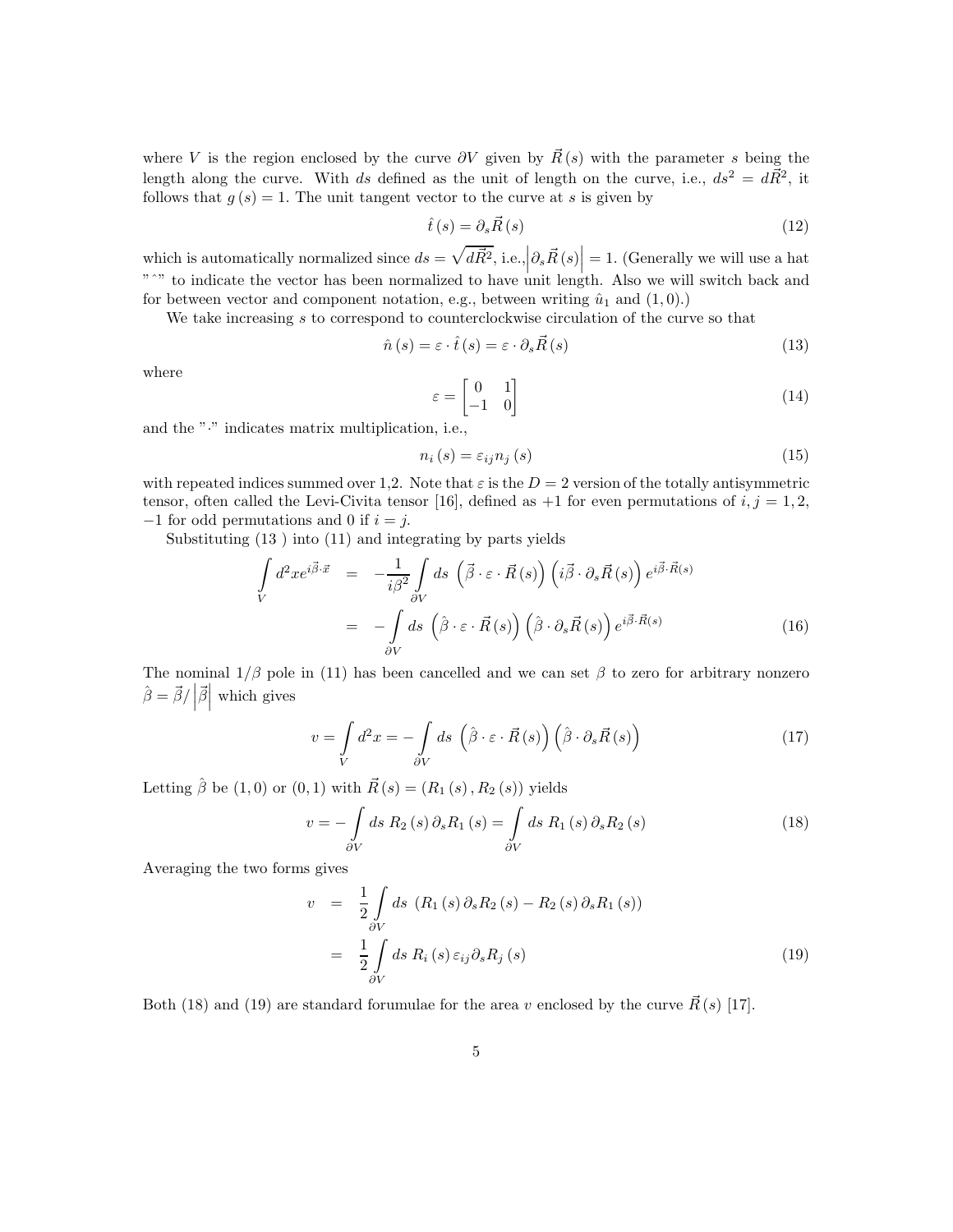Isoperimetric Inequality There are numerous proofs of this inequality [6] [8]. One rather cute and straightforward proof uses Fourier Series. Since  $\partial V$  is a closed curve (the boundary of a boundary is zero) the functions  $R_i(s)$  are periodic in the length

$$
L = \int_{\partial V} ds \tag{20}
$$

and so can be written as  $R_i(s) = \sum_{n=-\infty}^{+\infty} \tilde{R}_{i,n} \exp\left[n2\pi i s/L\right]$  with  $\tilde{R}_{i,n} = \tilde{R}_{i,-n}^*$  so that  $X_i(s)$  is real ("∗" indicates complex conjugation). Substituting into (5) and using some very simple inequalities yields one proof of the isoperimetric inequality (see for example, Luthy in [8]).

The approach we will use use is to extremize v with the constraint that  $(\partial_s \vec{R}(s))^2 = 1$  imposed using a Lagrange multiplier  $\lambda$ . Minimizing

$$
v = \frac{1}{2} \int_{\partial V} ds \, R_i \left( s \right) \varepsilon_{ij} \partial_s R_j \left( s \right) + \lambda \left( \int_0^L ds \left( \partial_s R_i \left( s \right) \right)^2 - L \right) \tag{21}
$$

with respect to  $R_i(s)$ , and  $\lambda$  yields

$$
0 = \frac{\delta v}{\delta R_1(s)} = \partial_s R_2(s) - 2\lambda \partial_s^2 R_1(s)
$$
  
\n
$$
0 = \frac{\delta v}{\delta R_2(s)} = -\partial_s R_1(s) - 2\lambda \partial_s^2 R_2(s)
$$
  
\n
$$
0 = \frac{\partial v}{\partial \lambda} = \int_0^L ds \left(\partial_s R_i(s)\right)^2 - L
$$
\n(22)

Here  $\delta/\delta R_i(s)$  indicates functional differentiation [18]. Combining the first and second equations in (22) gives

$$
(\partial_s R_i) + 2\lambda \partial_s^2 (\partial_s R_i) = 0 \text{ for } i = 1, 2
$$
 (23)

Taking  $\partial_s R_1$  (s = 0) = 0 so that  $\partial_s R_2$  (s = 0) = 1, the solutions are

$$
\begin{array}{rcl}\n\partial_s R_1(s) & = & -\sin\left(\frac{s}{2\lambda}\right) \\
\partial_s R_2(s) & = & \cos\left(\frac{s}{2\lambda}\right)\n\end{array} \tag{24}
$$

where the minus sign was chosen for convenience. Integrating both sides yields

$$
R_1(s) = 2\lambda \cos(s/2\lambda) + R_{0,1}
$$
  
\n
$$
R_2(s) = 2\lambda \sin(s/2\lambda) + R_{0,2}
$$
\n(25)

which is a circle of radius  $2\lambda$  centered at the arbitrary position  $\vec{R}_0 = (R_{0,1}, R_{0,2})$ . Note that the radius  $2\lambda$  is indeterminate since substituting these solutions into the third equation above yields an identity. This is as it should be since the circle does not have to be a particular size to maximize an unspecified value of v. It just has to be a circle. Of course once a particular value of v is given then  $\lambda$  can be determined. Note that the above calculation shows only that the circle is one shape which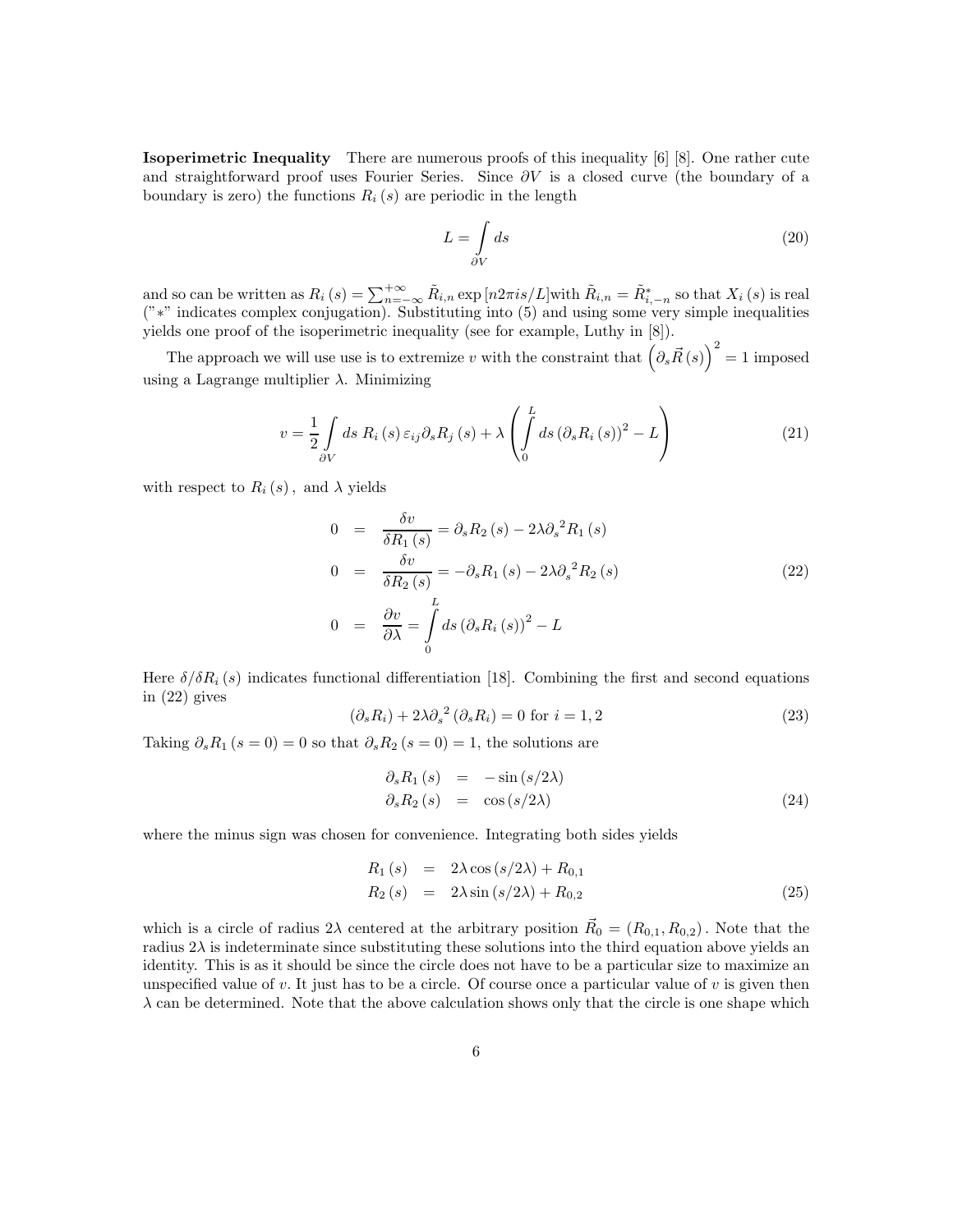extremizes the area. In other words, we have only shown that the circle is a local extremeum, to formally complete the proof requires showing that it is the global extremum.

We will not show it here but isoperimetric inequality is generalizable to arbitrary dimensions with the result that the shape that maximizes the "volume" for a given surface "area" is always a "ball" [6] [8], i.e., circle for  $D = 2$ , sphere for  $D = 3$ , etc.

The isoperimetric inequality can be used to solve Dido's problem which is to find the open curve of fixed length L which encloses the maximum area when the end points are connected by a straight line of arbitrary length [9]. Combining this closed curve with its reflection relative to the straight line yields a closed curve of length 2L. Via the isoperimetric inequality the circle with circumference 2L encloses the maximim area and hence the original open curve which maximizes the area is a semicircle.

Stokes Law We now use (5) to derive the planar version of Stokes law as used in classical electrodynamics [7]. It should come as no surprise that we can relate Gauss's law to Stokes law and indeed to Green's theorem as well since they are all different aspects of the general version of Stokes theorem represented compactly using differential forms [16]. Consider the integral over an area V in the  $x_1x_2$  plane of the curl of a smooth 3 dimensional vector field  $\vec{F}(\vec{x})$ . Let indices from the beginning of the aphabet  $a, b, c, \cdots$  range over 1,2,3 and indices from the middle of the aphabet  $i, j, k, \cdots$  range over 1,2. This way  $\vec{F}(\vec{x}) = F_a(\vec{x}) \hat{u}_a$  and  $\vec{x} = x_a \hat{u}_a$  with  $\hat{u}_a$  the unit vectors with respect to  $x_a$ . Represent  $\vec{F}(\vec{x})$  as a Fourier transform

$$
F_i\left(\vec{x}\right) = \int d^3\beta \tilde{F}_i\left(\vec{\beta}\right) e^{i\vec{\beta}\cdot\vec{x}} \tag{26}
$$

with  $\vec{\beta} = \beta_a \hat{u}_a$ . Again we assume that orders of integration can be freely exchanged. Using index notation the  $a^{th}$  component of the curl can be written

$$
\left(\vec{\partial} \times \vec{F}(\vec{x})\right)_a = \varepsilon_{abc} \partial_b F_c(\vec{x}) \tag{27}
$$

Here  $\varepsilon_{abc}$  is the  $D=3$  totally antisymmetric Levi-Civita tensor defined as  $+1$  for even permutations of  $a, b, c = 1, 2, 3, -1$  for odd permutations and 0 if any two of the indices have the same value. Repeated  $a, b, c, \cdots$  indices are summed over the range 1,2,3. The normal to V, which lies in the  $x_1x_2$  plane, is  $\hat{u}_3$  and so

$$
\int\limits_V d^2x \ \hat{u}_3 \cdot \left(\vec{\partial} \times \vec{F} \left(\vec{x}_V\right)\right) = \int\limits_V d^2x \varepsilon_{3bc} \partial_b F_c \left(\vec{x}_V\right) \tag{28}
$$

where  $\vec{x}_V = x_i \hat{u}_i$ . But  $\varepsilon_{3bc}$  vanishes unless b and c are restricted to the range 1,2 and so  $\varepsilon_{3bc} \partial_b F_c(\vec{x}) =$  $\varepsilon_{ij}\partial_iF_j(\vec{x})$  where  $\varepsilon_{jk}$  are the elements of the 2×2 Levi-Civita matrix  $\varepsilon$  defined above. Putting this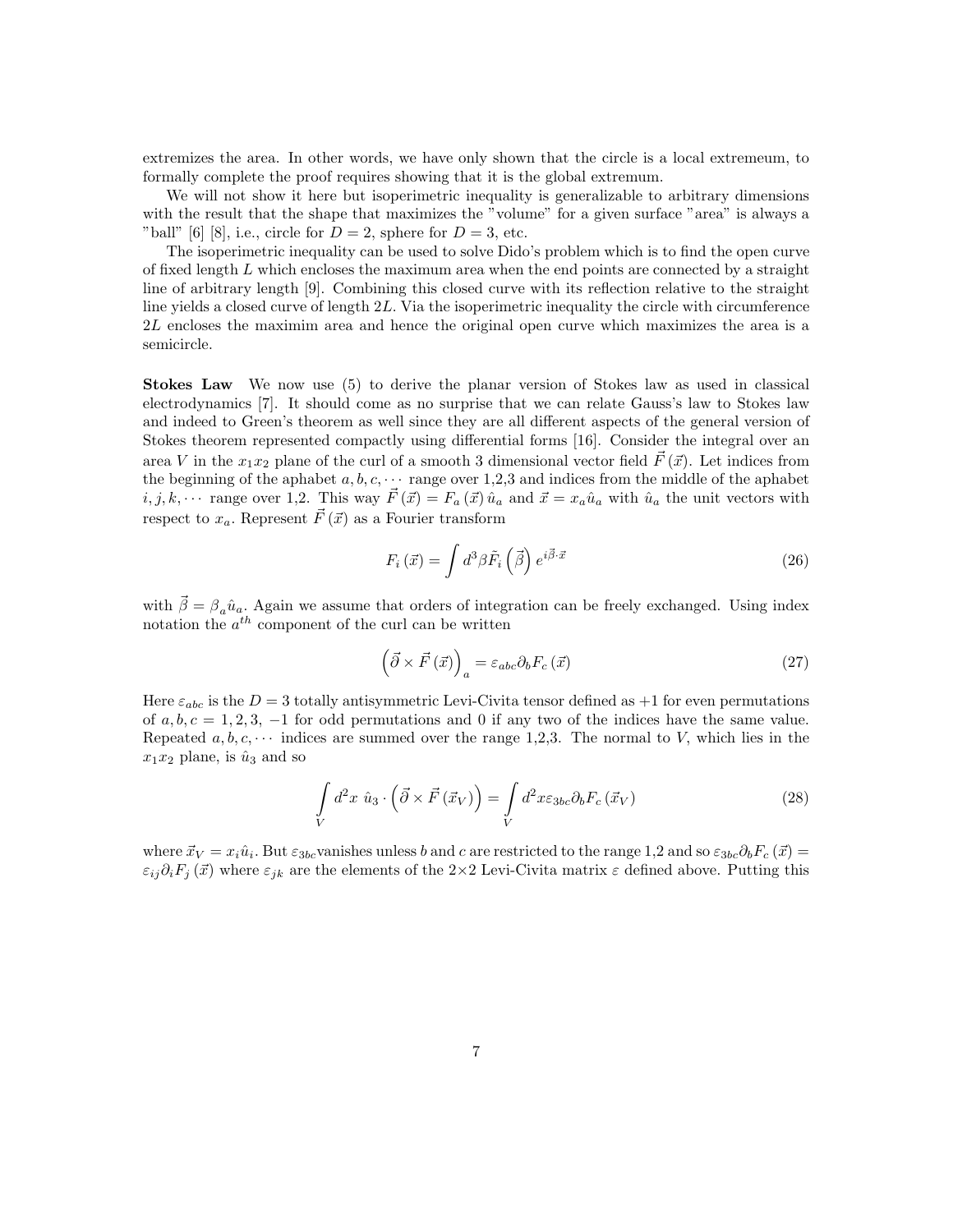together and using (5) and (26) gives

$$
\int_{V} d^{2}x \ \hat{u}_{3} \cdot (\vec{\partial} \times \vec{F}(\vec{x}_{V})) = \int_{V} d^{2}x \ \varepsilon_{ij}\partial_{i}F_{j}(\vec{x}_{V})
$$
\n
$$
= \int d^{2}\beta i \beta_{i}\varepsilon_{ij}\tilde{F}_{j}(\vec{\beta}) \int_{V} d^{2}x \ e^{i\vec{\beta}\cdot\vec{x}_{V}}
$$
\n
$$
= \int d^{2}\beta \beta_{i}\varepsilon_{ij}\tilde{F}_{j}(\vec{\beta}) \frac{\beta_{k}\varepsilon_{kl}}{\beta^{2}} \int_{\partial V} ds \ t_{l}(s) e^{i\vec{\beta}\cdot\vec{R}(s)}
$$
\n
$$
= \int_{\partial V} ds \ t_{i}(s) \int d^{2}\beta e^{i\vec{\beta}\cdot\vec{R}(s)} \tilde{F}_{i}(\vec{\beta})
$$
\n
$$
= \int_{\partial V} ds \ \hat{t}(s) \cdot \vec{F}(\vec{R}(s)) \tag{29}
$$

which is the planar form of Stokes law. To get the fourth line we used

$$
\beta_1 \int_{\partial V} ds \ t_1(s) e^{i\vec{\beta} \cdot \vec{R}(s)} = -\beta_2 \int_{\partial V} ds \ t_2(s) e^{i\vec{\beta} \cdot \vec{R}(s)} \tag{30}
$$

which follows from

$$
\int_{\partial V} ds \, i\vec{\beta} \cdot \hat{t}(s) \, e^{i\vec{\beta} \cdot \vec{R}(s)} = \int_{\partial V} ds \, i\vec{\beta} \cdot \partial_s \vec{R}(s) \, e^{i\vec{\beta} \cdot \vec{R}(s)}
$$
\n
$$
= \int_{\partial V} ds \, \partial_s e^{i\vec{\beta} \cdot \vec{R}(s)}
$$
\n
$$
= 0 \tag{31}
$$

### 3.2 Polygons

A polygon with  $N$  sides and  $N$  vertices in two dimensions can be defined by its vertices, arranged in a particular order,  $\vec{v}_1, \vec{v}_2, \cdots, \vec{v}_N$  with  $\vec{v}_i = (x_{1i}, x_{2i})$ . For computational convenience it is useful to let  $\vec{v}_{N+1} = \vec{v}_1$ . We consider only orientable polygons, i.e., none of the edges cross over or intersect one another. The integral over  $\partial V$  in (7) can be evaluated explicitly in this case with the result

$$
\begin{split}\n\phi\left(\vec{\beta}\right) &= \frac{\vec{\beta}}{i\beta^2} \cdot \int_{\partial V} d^{D-1}s \,\hat{n}\left(\vec{s}\right) \cdot e^{i\vec{\beta}\cdot\vec{R}(s)} \\
&= -\frac{1}{\beta^2} \sum_{n=1}^N \frac{\vec{\beta}_\perp \cdot (\vec{v}_{n+1} - \vec{v}_n)}{\vec{\beta} \cdot (\vec{v}_{n+1} - \vec{v}_n)} \left(\exp\left(i\vec{\beta}\cdot\vec{v}_{n+1}\right) - \exp\left(i\vec{\beta}\cdot\vec{v}_n\right)\right)\n\end{split} \tag{32}
$$

where

$$
\vec{\beta}_{\perp} \equiv \vec{\beta} \cdot \varepsilon = (\beta_1, \beta_2) \cdot \begin{bmatrix} 0 & 1 \\ -1 & 0 \end{bmatrix} = (\beta_2, -\beta_1)
$$
\n(33)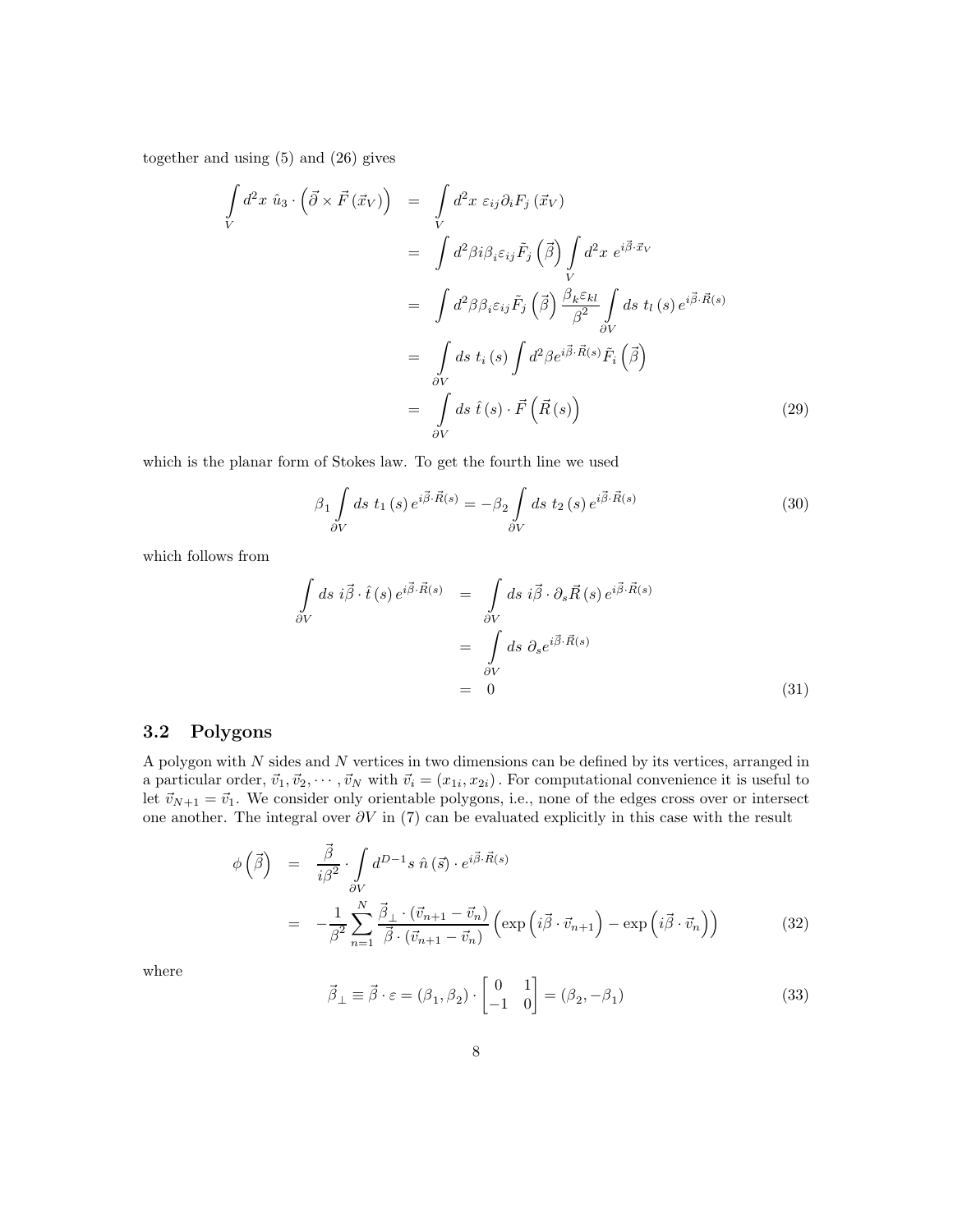The " $\cdot$ " stands for standard matrix vector multiplication.

Equating the surface integral to the series expansion in terms of moments gives

$$
\sum_{n=0}^{\infty} \frac{i^n}{n!} \sum_{p=0}^n \frac{n!}{p! (n-p)!} \beta_1^p \beta_2^{(n-p)} M \left( x_1^p x_2^{n-p} \right)
$$
  
= 
$$
-\frac{1}{\beta^2} \sum_{n=1}^N \frac{\vec{\beta}_\perp \cdot (\vec{v}_{n+1} - \vec{v}_n)}{\vec{\beta} \cdot (\vec{v}_{n+1} - \vec{v}_n)} \left( \exp \left( i \vec{\beta} \cdot \vec{v}_{n+1} \right) - \exp \left( i \vec{\beta} \cdot \vec{v}_n \right) \right)
$$
(34)

Now expand the right hand side in powers of  $\beta_i$ 

$$
\frac{1}{\beta^2} \sum_{n=1}^N \frac{\vec{\beta}_{\perp} \cdot (\vec{v}_{n+1} - \vec{v}_n)}{\vec{\beta} \cdot (\vec{v}_{n+1} - \vec{v}_n)} \left( \exp\left(i\vec{\beta} \cdot \vec{v}_{n+1}\right) - \exp\left(i\vec{\beta} \cdot \vec{v}_n\right) \right)
$$
\n
$$
= \frac{1}{\beta^2} \sum_{n=1}^N \frac{\vec{\beta}_{\perp} \cdot (\vec{v}_{n+1} - \vec{v}_n)}{\vec{\beta} \cdot (\vec{v}_{n+1} - \vec{v}_n)} \left( \sum_{m=1}^\infty \frac{\left(i\vec{\beta} \cdot \vec{v}_{n+1}\right)^m - \left(i\vec{\beta} \cdot \vec{v}_n\right)^m}{m!} \right)
$$
\n
$$
= \frac{1}{\beta^2} \sum_{m=1}^\infty \sum_{n=1}^N \frac{i}{m!} \vec{\beta}_{\perp} \cdot (\vec{v}_{n+1} - \vec{v}_n) \sum_{p=0}^{m-1} \left(i\vec{\beta} \cdot \vec{v}_{n+1}\right)^{m-1-p} \left(i\vec{\beta} \cdot \vec{v}_n\right)^p \tag{35}
$$

where  $\beta^2 = \vec{\beta}^2 = \beta_i \beta_i = \beta_1^2 + \beta_2^2$ . In the second step we have used the identity

$$
a^{n} - b^{n} = (a - b) \sum_{m=0}^{n-1} a^{n-1-m} b^{m}
$$
 (36)

Substituting (35) into (34) gives

$$
\sum_{n=0}^{\infty} \frac{i^n}{n!} \sum_{p=0}^n \frac{n!}{p! (n-p)!} \beta_1^p \beta_2^{n-p} M \left( x_1^p x_2^{n-p} \right)
$$
  
= 
$$
-\frac{1}{\beta^2} \sum_{m=1}^{\infty} \sum_{n=1}^N \frac{i}{m!} \vec{\beta}_{\perp} \cdot \left( \vec{v}_{n+1} - \vec{v}_n \right) \sum_{p=0}^{m-1} \left( i \vec{\beta} \cdot \vec{v}_{n+1} \right)^{m-1-p} \left( i \vec{\beta} \cdot \vec{v}_n \right)^p
$$
(37)

Letting  $\vec{\beta} = \beta \hat{\beta}$  and  $\vec{\beta}_{\perp} = \beta \hat{\beta}_{\perp}$  we see that the  $n^{th}$  term on the left hand side is proportional to  $\beta^{n}$  whereas the m<sup>th</sup> on the right is proportional to  $\beta^{m-2}$ . Hence considering each side as a power series in  $\beta$  the coefficients of the m term on the right must equal the coefficient of  $n = m - 2$  term on the left. Below we write out the general relation between  $M\left(x_1^ax_2^b\right)$  and powers of the vertices. Here we begin by considering the first few terms individually.

#### **3.2.1**  $m = 1$  term

The  $m = 1$  term on the right has no corresponding term on the left of (34) and so we must have

$$
0 = \frac{i}{\beta^2} \vec{\beta}_{\perp} \cdot \sum_{n=1}^{N} (\vec{v}_{n+1} - \vec{v}_n)
$$
 (38)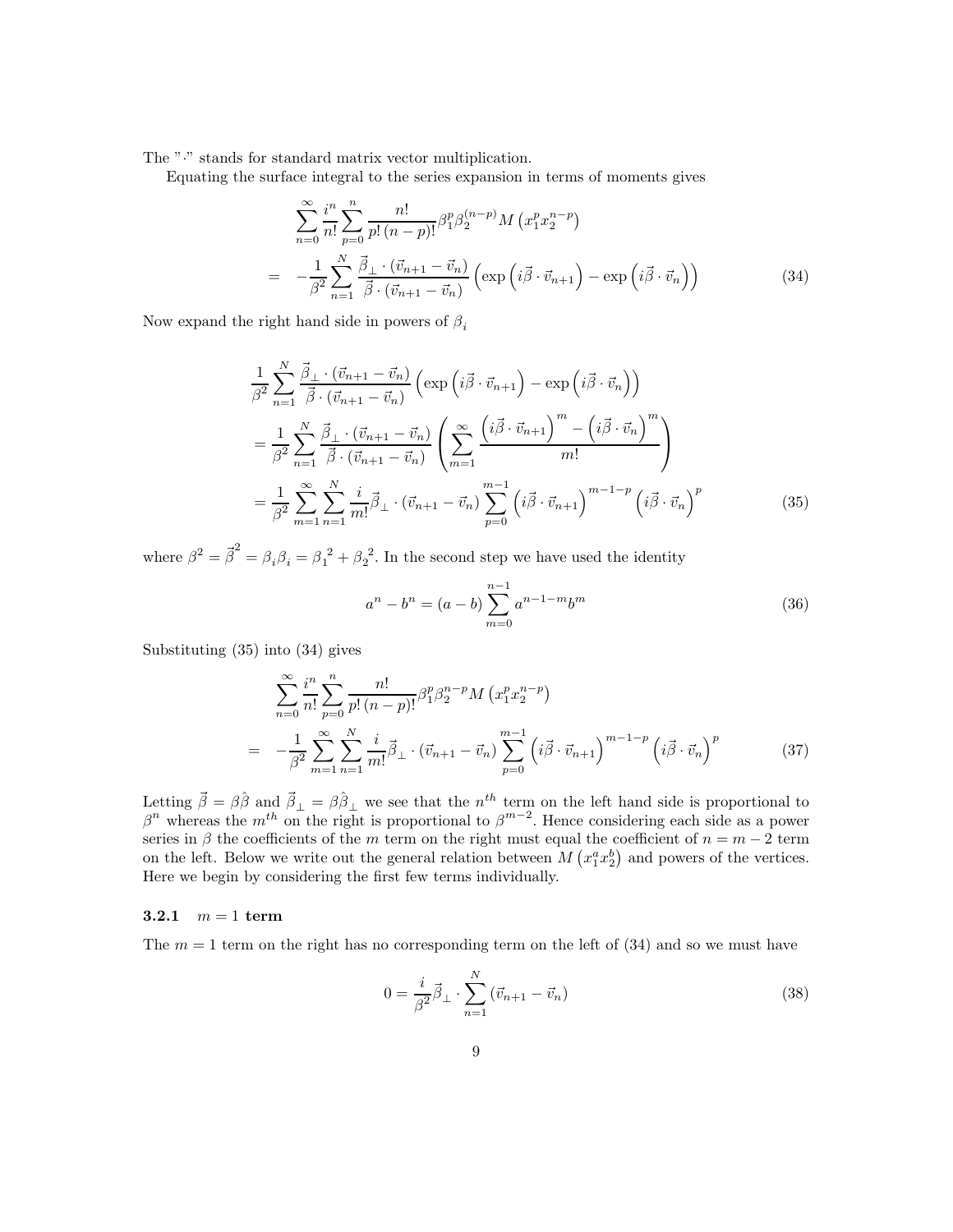The fact that this should vanish follows from the fact that it scales as  $1/\beta$  whereas the left hand side remains finite as  $\beta \to 0$ . Also this term is imaginary and the result must be real. And indeed this term does vanish, trivially, since we have defined  $\vec{v}_{N+1} = \vec{v}_1$  and the sum of the directed sides,  $\vec{v}_{n+1} - \vec{v}_n$ , of a closed polygon must vanish. For the case where the boundary  $\partial V$  is everywhere smooth the form of the dominant term as  $\beta \to 0$  is given by

$$
\lim_{\beta \to 0} \frac{\vec{\beta}}{i\beta^2} \cdot \int_{\partial V} ds \ \hat{n}(s) e^{i\vec{\beta} \cdot \vec{R}(s)} \to \frac{\hat{\beta}}{i\beta} \cdot \int_{\partial V} ds \ \hat{n}(s) \Rightarrow \int_{\partial V} ds \ \hat{n}(s) = 0 \tag{39}
$$

The last equality follows from the fact that this term must vanish for any (non-zero)  $\vec{\beta}$ . The results in ( ) and ( ) can be seen as a simple version of the more formal statement that the boundary of a boundary is zero [15], i.e., the curve which bounds an area in two dimensions has no end points.

Hopfs Umlaufsatz The results in (38) and (39) can also be related to Hopfs Umlaufsatz [6] which states that the tangent vector (or the normal vector or a linear combination thereof) to a smooth or piecewise smooth orientable curve in two dimensions rotates by  $2\pi$  on making a complete circuit of the curve if the curve is traversed in a counterclockwise direction and by  $-2\pi$  if traversed in a clockwise direction. For nonorientable curves, i.e., curves which crossover or intesect themselves it is an integer multiple of  $2\pi$  with the integer value counting the net number of signed (+/− for counterclockwise/clockwise) loops. This seems obvious but in fact is rather subtle to prove [6].

The following is an argument in favor of the Hopf Umlaufsatz but is not a proof in the strict mathematical sense. Consider first the piecewise smooth, actually piecewise linear, case of a polygon defined by the vertices  $\vec{v}_1, \dots, \vec{v}_N$  with  $\vec{v}_{N+1} = \vec{v}_1$ . Let  $\vec{l}_n = \vec{v}_{n+1} - \vec{v}_n$  which are the directed sides of the polygon taken in order stepping around the polygon. We can write  $\vec{l}_{n+1} = \lambda_{n+1} R(\theta_{n+1}) \cdot \vec{l}_n$ for  $n = 1, 2, \dots, N + 1$  with  $\lambda_n > 0$  and  $R(\theta)$  the two dimensional rotation matrix

$$
R(\theta) = \begin{bmatrix} \cos[\theta] & \sin[\theta] \\ -\sin[\theta] & \cos[\theta] \end{bmatrix}
$$
 (40)

Thus  $\vec{l}_{n+1} = \lambda_{n+1} R(\theta_{n+1}) \cdot \vec{l}_n$  defines each successive side vector  $\vec{l}_n$  as a rotated and rescaled copy of the previous side vector. Combining these relations for the entire polygon gives

$$
\vec{l}_{N+1} = \lambda_{N+1} \lambda_N \cdots \lambda_2 R \left(\theta_{N+1}\right) R \left(\theta_N\right) \cdots R \left(\theta_2\right) \vec{l}_1
$$
\n
$$
= \lambda_{N+1} \lambda_N \cdots \lambda_2 R \left(\theta_{N+1} + \theta_N + \cdots + \theta_2\right) \vec{l}_1
$$
\n
$$
= \vec{l}_1 \tag{41}
$$

which demands that

$$
\lambda_{N+1}\lambda_N \cdots \lambda_2 R \left(\theta_{N+1} + \theta_N + \cdots + \theta_2\right) = 1\tag{42}
$$

and so  $\lambda_{N+1}\lambda_N \cdots \lambda_2 = 1$  and  $\theta_{N+1} + \theta_N + \cdots + \theta_2 = \text{integer} \times (2\pi)$ . This argument does not by itself specify the integer value as being unity. The fact that the integer needs to be 1 follows from the requirement of the polygon being orientable.

The same type of argument can be applied to the smooth curve case. Write the tangent vector  $t$  at distance s along the curve as

$$
\hat{t}(s+ds) = R(\partial_s \theta(s) ds) \cdot \hat{t}(s)
$$
\n(43)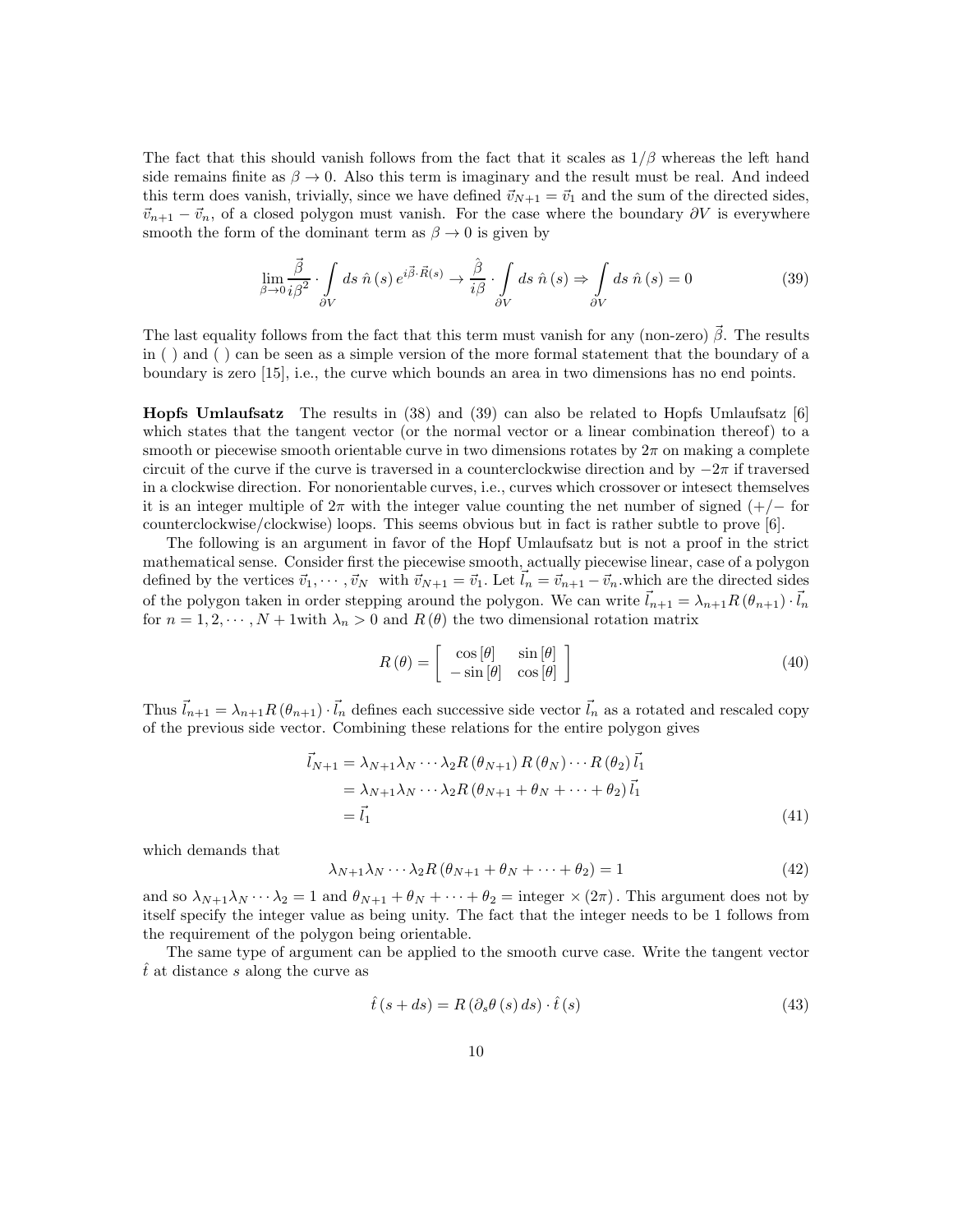where  $\theta(s)$  is the angle between the tangent vector at s and the tangent vector at  $s = 0$  so that

$$
\hat{t}(s) = R(\theta(s)) \cdot \hat{t}(0)
$$
\n(44)

Then using the fact that the curve is smooth  $(\partial_s \hat{t}(s))$  is everwhere defined) and closed we have, with L the total distance around the curve, that

$$
\hat{t}(L) = R(\theta(L)) \cdot \hat{t}(0)
$$
  
=  $\hat{t}(0)$  (45)

and so  $\theta(L)$  must be an integer times  $2\pi$ . Again this result must be combined with the fact that the curve is orientable to specify the integer value as unity.

#### 3.2.2  $m = 2$  term

The  $m = 2$  term on the right equals the  $n = 0$  term on the left and so we have

$$
M(1) = -\frac{i}{2} \frac{1}{\beta^2} \sum_{n=1}^{N} \vec{\beta}_{\perp} \cdot (\vec{v}_{n+1} - \vec{v}_n) \sum_{p=0}^{1} \left( i \vec{\beta} \cdot \vec{v}_{n+1} \right)^{1-p} \left( i \vec{\beta} \cdot \vec{v}_n \right)^p
$$
  

$$
= -\frac{i}{2} \frac{1}{\beta^2} \sum_{n=1}^{N} \left( \vec{\beta}_{\perp} \cdot (\vec{v}_{n+1} - \vec{v}_n) \right) \left( i \vec{\beta} \cdot \vec{v}_{n+1} + i \vec{\beta} \cdot \vec{v}_n \right)
$$
  

$$
= \frac{1}{2} \sum_{n=1}^{N} \left( \hat{\beta}_{\perp} \cdot (\vec{v}_{n+1} - \vec{v}_n) \right) \left( \hat{\beta} \cdot (\vec{v}_{n+1} + \vec{v}_n) \right)
$$
(46)

But by definition  $M(1)$  is the area of the polygon. Defining  $\vec{l}_n = \vec{v}_{n+1} - \vec{v}_n =$  the vector from vertex n to vertex  $n + 1$  and  $\vec{c}_n = (\vec{v}_{n+1} + \vec{v}_n)/2$  = position of the center of side n we have

$$
M(1) = Area = \sum_{n=1}^{N} (\hat{\beta}_{\perp} \cdot \vec{l}_n) (\hat{\beta} \cdot \vec{c}_n)
$$
 (47)

Taking  $\hat{\beta} = (0, 1)$  gives  $\hat{\beta}_{\perp} = (-1, 0)$  and so

$$
Area = -\sum_{n=1}^{N} l_{n,1}c_{n,2}
$$
\n(48)

The geometric interpretation of this is straightforward. Each of the  $l_{n,1}c_{n,2}$  terms correspond to the area of a 4-sided polygon of width  $|l_{n,1}|$  in the  $x_1$  direction and mean height  $|c_{n,2}|$  in the  $x_2$ direction. If we take all the vertices to lie in the first quadrant,  $v_{n,i} > 0$  for  $i = 1, 2$  then all the  $c_{n,2}$  are positive but the  $l_{n,1}$  change sign depending on whether  $\vec{l}_n$  points generally in the  $+x_1$  or  $- x_1$  direction. If we consider that the  $n = 1, \dots, N$  ordering corresponds to following the vertices in a counterclockwise direction around the polygon then the positive  $l_{n,1}$  will generally run along the bottom sides of the net polygon and the negative  $l_{n,1}$  will generally run along the top sides of the net polygon, then the area of the net polygon is the total area of all the 4-sided polygons along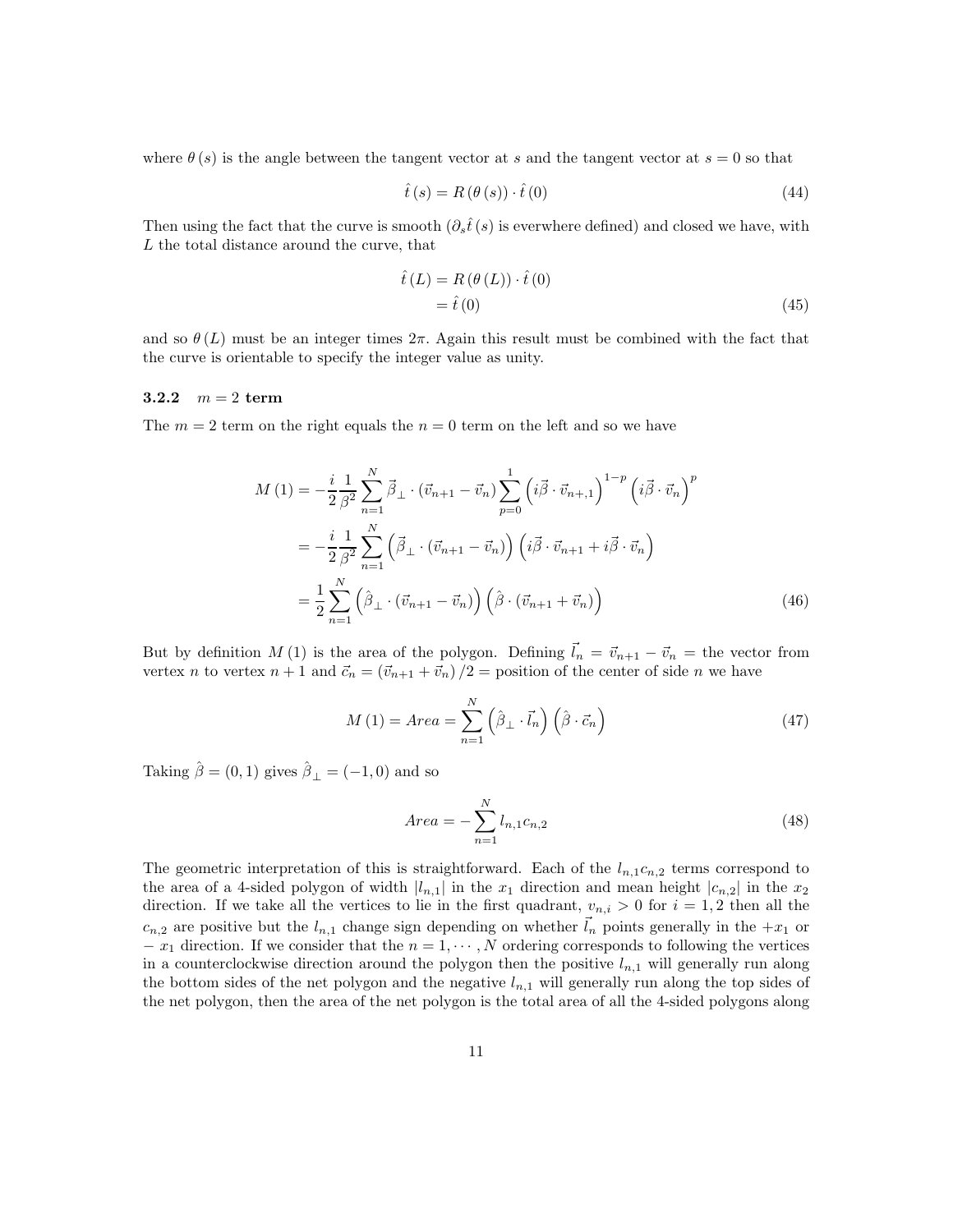the bottom of the net polygon subtracted from the area of the 4-sided polygons along the top of the net polygon.

Taking 1/2 the sum of (47) with  $\hat{\beta} = (0,1)$  and with  $\hat{\beta} = (1,0)$  we find that the area can also be written as  $\frac{1}{2} \sum_{n=1}^{N} \det[M_n]$  where the elements of the 2×2 matrices  $M_n$  are given by  $M_{n,ij} = v_{n,i}v_{n+1,j}$ , which is the standard result [19].

**Area Element** We now show that the area element dv of a 2 dimensional surface  $\partial V$  defined by  $R({\vec s})$ , which is a vector in 3 dimensional Euclidean space and  ${\vec s} = (s_1, s_2)$  labels points on  $\partial V$ , is given by

$$
dv = \sqrt{\left|\det\left[\partial_{s_i}\vec{R}\left(\vec{s}\right)\cdot\partial_{s_j}\vec{R}\left(\vec{s}\right)\right]\right|}ds_1ds_2 = \sqrt{\left|\det\left[\hat{t}_i\left(\vec{s}\right)\cdot\hat{t}_j\left(\vec{s}\right)\right]\right|}ds_1ds_2\tag{49}
$$

The two vectors  $d\vec{R}_i = \partial_{s_i}\vec{R}(\vec{s}) ds_i = \hat{t}_i(\vec{s}) ds_i$  for  $i = 1, 2$  (no sum on i) form a parellelogram with area dv whose vertices are  $\vec{v}_1 = (0,0)$ ,  $\vec{v}_2 = d\vec{R}_1$ ,  $\vec{v}_3 = d\vec{R}_1 + d\vec{R}_2$ ,  $\vec{v}_4 = d\vec{R}_2$  and  $\vec{v}_5 = \vec{v}_1$  all of which lie on ∂V. (For simplicity we have assumed that  $s_i$  has units of length so that  $\partial_{s_i}\vec{R}(\vec{s}) = \hat{t}_i(\vec{s})$ with  $\hat{t}_i(\vec{s})$  automatically normalized to unity.) The area of this parallelogram dv can be computed directly from  $(46)$ .

$$
dv = \frac{1}{2} \left[ \begin{array}{cc} \left( \hat{\beta}_{\perp} \cdot d\vec{R}_{1} \right) \left( \hat{\beta} \cdot d\vec{R}_{1} \right) + \left( \hat{\beta}_{\perp} \cdot d\vec{R}_{2} \right) \left( \hat{\beta} \cdot \left( 2d\vec{R}_{1} + d\vec{R}_{2} \right) \right) \\ + \left( \hat{\beta}_{\perp} \cdot -d\vec{R}_{1} \right) \left( \hat{\beta} \cdot \left( d\vec{R}_{1} + 2d\vec{R}_{2} \right) \right) + \left( \hat{\beta}_{\perp} \cdot -d\vec{R}_{2} \right) \left( \hat{\beta} \cdot d\vec{R}_{2} \right) \end{array} \right]
$$
  
\n
$$
= \left( \hat{\beta} \cdot \varepsilon \cdot d\vec{R}_{2} \right) \left( \hat{\beta} \cdot d\vec{R}_{1} \right) - \left( \hat{\beta} \cdot \varepsilon \cdot d\vec{R}_{1} \right) \left( \hat{\beta} \cdot d\vec{R}_{2} \right)
$$
  
\n
$$
= \left( \left( \hat{\beta} \cdot \varepsilon \cdot \hat{t}_{2} \right) \left( \hat{\beta} \cdot \hat{t}_{1} \right) - \left( \hat{\beta} \cdot \varepsilon \cdot \hat{t}_{1} \right) \left( \hat{\beta} \cdot \hat{t}_{2} \right) \right) ds_{1} ds_{2}
$$
 (50)

The vector  $\hat{\beta}$  can be written as an arbitrary linear combination of the unit vectors  $\hat{t}_i(\vec{s})$ . Letting  $\hat{\beta} = \hat{t}_1$  gives

$$
dv = \hat{t}_1 \cdot \varepsilon \cdot \hat{t}_2 ds_1 ds_2
$$
  
=  $(t_{1,1}t_{2,2} - t_{1,2}t_{2,1}) ds_1 ds_2$  (51)

where  $t_{i,a}$  are the components of  $\hat{t}_i$  in an orthonormal coordinate system indexed by  $a = 1, 2$  erected on  $\partial V$  at  $\vec{s}$ . But

$$
\sqrt{|\det [\hat{t}_i \cdot \hat{t}_j]|} ds_1 ds_2 = \sqrt{|\det [\hat{t}_1 \cdot \hat{t}_1 \quad \hat{t}_2 \cdot \hat{t}_2]|} ds_1 ds_2
$$
  
\n
$$
= \sqrt{|(\hat{t}_1 \cdot \hat{t}_1) (\hat{t}_2 \cdot \hat{t}_2) - (\hat{t}_1 \cdot \hat{t}_2)^2|} ds_1 ds_2
$$
  
\n
$$
= (t_{1,1}t_{2,2} - t_{1,2}t_{2,1}) ds_1 ds_2
$$
  
\n
$$
= dv \qquad (52)
$$

For the purposes of the above derivation even though  $\hat{t}_1 \cdot \hat{t}_1 = \hat{t}_2 \cdot \hat{t}_2 = 1$  it is more convenient leave them as  $\hat{t}_1 \cdot \hat{t}_1$  and  $\hat{t}_2 \cdot \hat{t}_2$ . Finally note that from simple geometry we have  $dv = d\vec{R_1}$  $d\vec{R}_2\Big|\sin{(\theta)}$ where  $\theta$  is the angle between  $d\vec{R}_1$  and  $d\vec{R}_2$ , and if we do use  $\hat{t}_1 \cdot \hat{t}_1 = \hat{t}_2 \cdot \hat{t}_2 = 1$  then  $\sqrt{|\det[\hat{t}_i \cdot \hat{t}_j]|} =$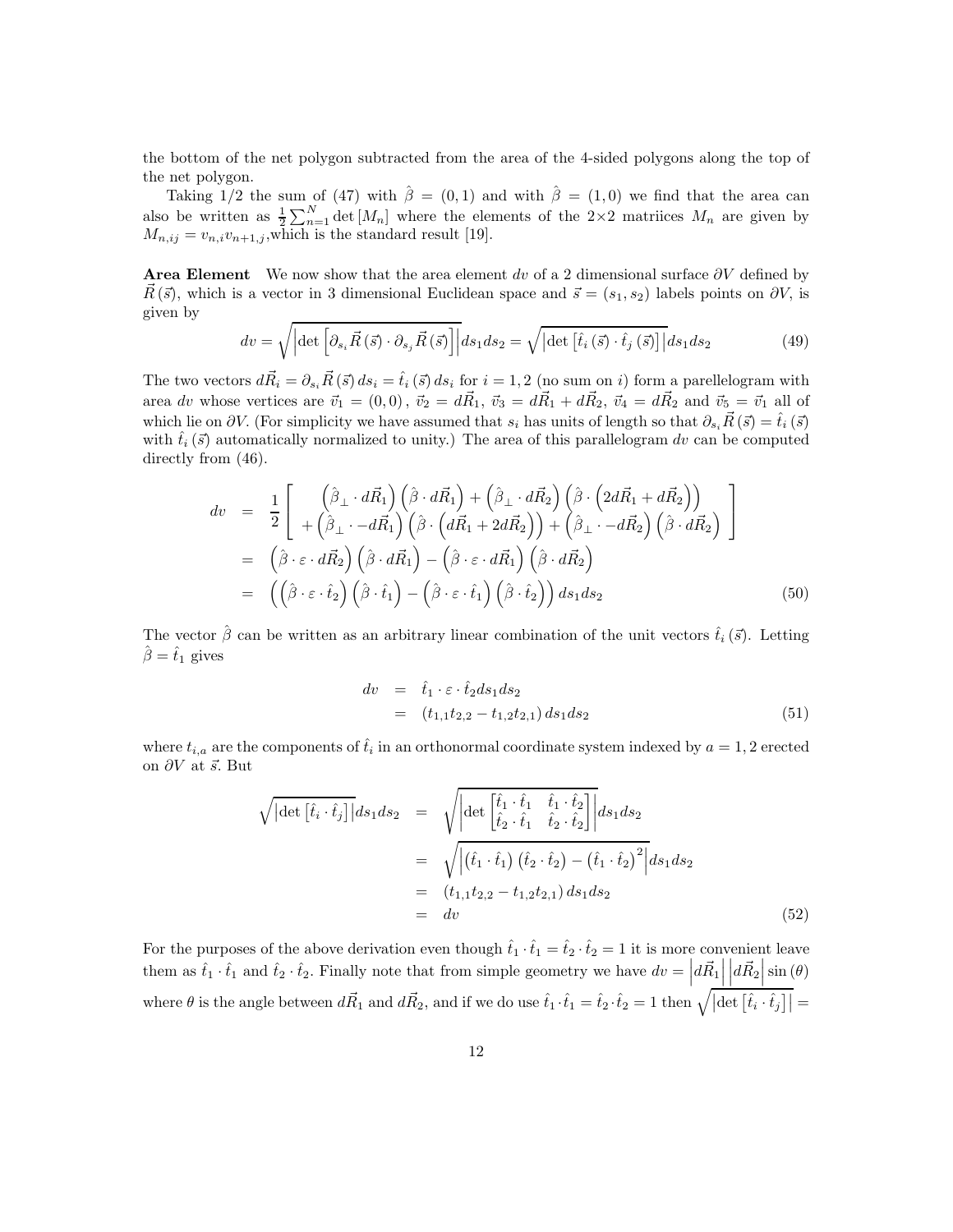$\sqrt{1 - (\hat{t}_1 \cdot \hat{t}_2)^2} = \sqrt{1 - \cos(\theta)^2} = \sin(\theta)$  and we get the same result for dv. In general it is much more convenient to work with  $\sqrt{\left|\det\left[\hat{t}_i\cdot\hat{t}_j\right]\right|}$  than other forms since the inner product  $\hat{t}_i\cdot\hat{t}_j$  is coordinate independent.

#### 3.2.3  $m = 3$  term

The  $m = 3$  term on the right hand side corresponds to the  $n = 1$  term on the left and so after cancelling  $i$  from both sides we have

$$
\hat{\beta}_1 M(x_1) + \hat{\beta}_2 M(x_2) = \frac{1}{3!} \sum_{n=1}^N \hat{\beta}_\perp \cdot (\vec{v}_{n+1} - \vec{v}_n) \left( \begin{array}{c} \left( \hat{\beta} \cdot \vec{v}_{n+1} \right)^2 \\ + \left( \hat{\beta} \cdot \vec{v}_{n+1} \right) \left( \hat{\beta} \cdot \vec{v}_n \right) \\ + \left( \hat{\beta} \cdot \vec{v}_n \right)^2 \end{array} \right)
$$
(53)

It follows from the definition of M that

$$
M(x_i) = Area \times X_i
$$
\n(54)

where  $X_i$  is the "center of mass" or centroid of the polygon in the  $i = 1, 2$  directions. For  $\hat{\beta} = (1, 0), \hat{\beta}_{\perp} = (0, 1)$  we have

$$
M(x_1) = \frac{1}{3!} \sum_{n=1}^{N} (v_{n+1,2} - v_{n,2}) (v_{n+1,1}^2 + v_{n,1}^2 + v_{n+1,1}v_{n,1})
$$
\n(55)

and for  $\hat{\beta} = (0, 1), \hat{\beta}_{\perp} = (-1, 0)$  we have

$$
M(x_2) = -\frac{1}{3!} \sum_{n=1}^{N} (v_{n+1,1} - v_{n,1}) \left( v_{n+1,2}^2 + v_{n,2}^2 + v_{n+1,2} v_{n,2} \right)
$$
(56)

Explicit evaluation of

$$
\int_{V} dx_1 dx_2 x_i \tag{57}
$$

with  $i = 1$  or 2 by substituting  $x_i = \vec{\partial} \cdot (x_i^2 \hat{x}_i/2)$ , with no sum on i, yields the same result as in (55) and (56).

#### 3.3 Moments and Shapes of Polygons

We begin this section by using a version of (5) modified to live in the complex plane to provide an alternative derivation of the result of Davis which is a generalization from triangles to polygons of the Motzkin-Schoenberg formula [11]. This result is also related to the so-called "shape from moments" problem which is to find the ordered vertices of a polygon given an appropriate set of the polygon moments [4] [5]. As shown by Milanfar [4], in the complex plane with  $z = x + iy$ , the result of Davis can be written

$$
\int_{V} dxdy \partial_{z}^{2} h(z) = \frac{i}{2} \sum_{n=1}^{N} \left( \frac{z_{n-1}^{*} - z_{n}^{*}}{z_{n-1} - z_{n}} - \frac{z_{n}^{*} - z_{n+1}^{*}}{z_{n} - z_{n+1}} \right) h(z_{n}) \tag{58}
$$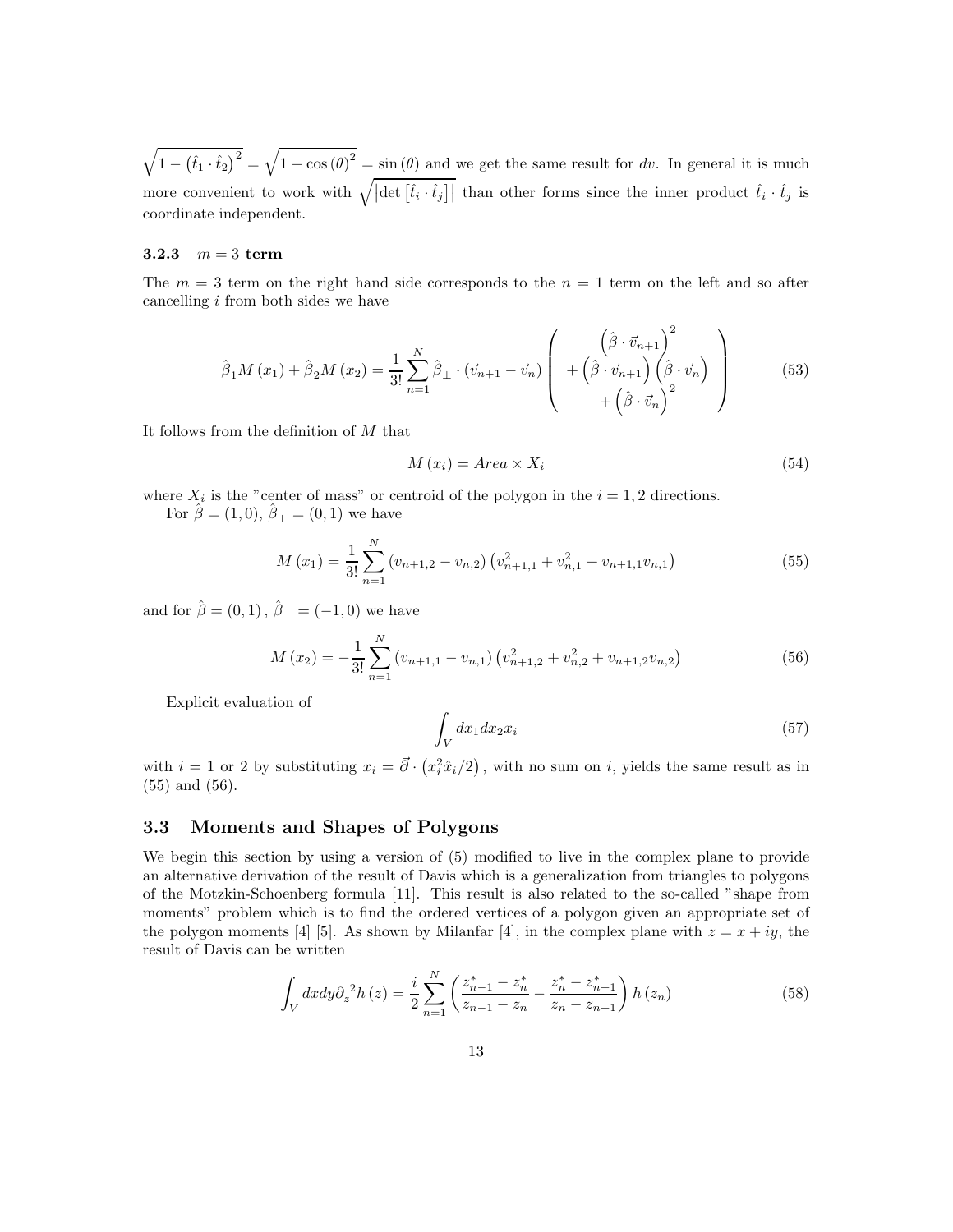Here V is a simply connected orientable polygon with vertices  $z_n = x_n + iy_n$   $(z_n^* = z_n - iy_n)$ ,  $n = 1, \dots, N$ , in the complex plane and the function  $h(z)$  is analytic (= holomorphic = regular) in the closure of V. In the sum we have let  $z_0 = z_N$  and  $z_1 = z_{N+1}$ . For the remainder of this section we follow the standard notation for variables in the complex plane, i.e., we replace  $x_1$  with  $x, x_2$ with  $y$ , etc..

To write  $h(z)$  as a Fourier transform start with the definition of an analytic function, i.e., that it can be written as a power series in non-negative powers of z

$$
h(z) = \sum_{n=0}^{\infty} a_n z^n
$$
\n(59)

Now define the function  $\tilde{h}(\beta)$ , with  $\beta$  real, by

$$
a_n = \int d\beta \tilde{h}(\beta) \frac{(i\beta)^n}{n!} \tag{60}
$$

This may seem restrictive but if we take  $\tilde{h}(\beta)$  to vanish outside  $|\beta| \leq 1$  then we can represent  $\tilde{h}(\beta)$ as

$$
\tilde{h}(\beta) = \sum_{n=0}^{\infty} A_n P_n(\beta)
$$
\n(61)

where  $P_n(\beta)$  are Legendre polynomials. With this representation the complex coefficients  $A_n$  can be chosen to satisfy (35). Again assuming we can interchange sums and integrals at will we can write

$$
h(z) = \int d\beta \tilde{h}(\beta) \sum_{n=0}^{\infty} \frac{\left(i\beta z\right)^n}{n!} = \int d\beta \tilde{h}(\beta) e^{i\beta z} \tag{62}
$$

Using the obvious notation  $(a, b) \cdot (x, y) = ax + by$ , we now have

$$
\int_{V} dxdy \partial_{z}^{2}h(z) = -\int d\beta \tilde{h}(\beta) \int_{V} dxdy \beta^{2} e^{i\beta z} \n= \frac{i}{2} \int d\beta \tilde{h}(\beta) \int_{V} dxdy (\partial_{x}, \partial_{y}) \cdot \beta (1, -i) \exp[i\beta (1, i) \cdot (x, y)] \n= \frac{1}{2} \int d\beta \tilde{h}(\beta) \sum_{n=1}^{N} \frac{\beta (1, -i) \cdot \varepsilon \cdot ((x, y)_{n+1} - (x, y)_{n})}{\beta (1, i) \cdot ((x, y)_{n+1} - (x, y)_{n})} \n\times (\exp[i\beta (1, i) \cdot (x, y)_{n+1}) - \exp(i\beta (1, i) \cdot (x, y)_{n})) \n= \frac{i}{2} \int d\beta \tilde{h}(\beta) \sum_{n=1}^{N} \left( \frac{z_{n}^{*} - z_{n-1}^{*}}{z_{n} - z_{n-1}} - \frac{z_{n+1}^{*} - z_{n}^{*}}{z_{n+1} - z_{n}} \right) \exp(i\beta z_{n}) \n= \frac{i}{2} \sum_{n=1}^{N} \left( \frac{z_{n-1}^{*} - z_{n}^{*}}{z_{n-1} - z_{n}} - \frac{z_{n}^{*} - z_{n+1}^{*}}{z_{n} - z_{n+1}} \right) h(z_{j}) \tag{63}
$$

In the third line  $\varepsilon$  is the Levi-Civita matrix defined in (14). In the second step we have used (5) and in the last step the definition of  $h(z)$  in terms of its Fourier transform. The  $\beta$ 's cancel in the coefficient of the exponents in line three and hence we reproduce the result of Davis that the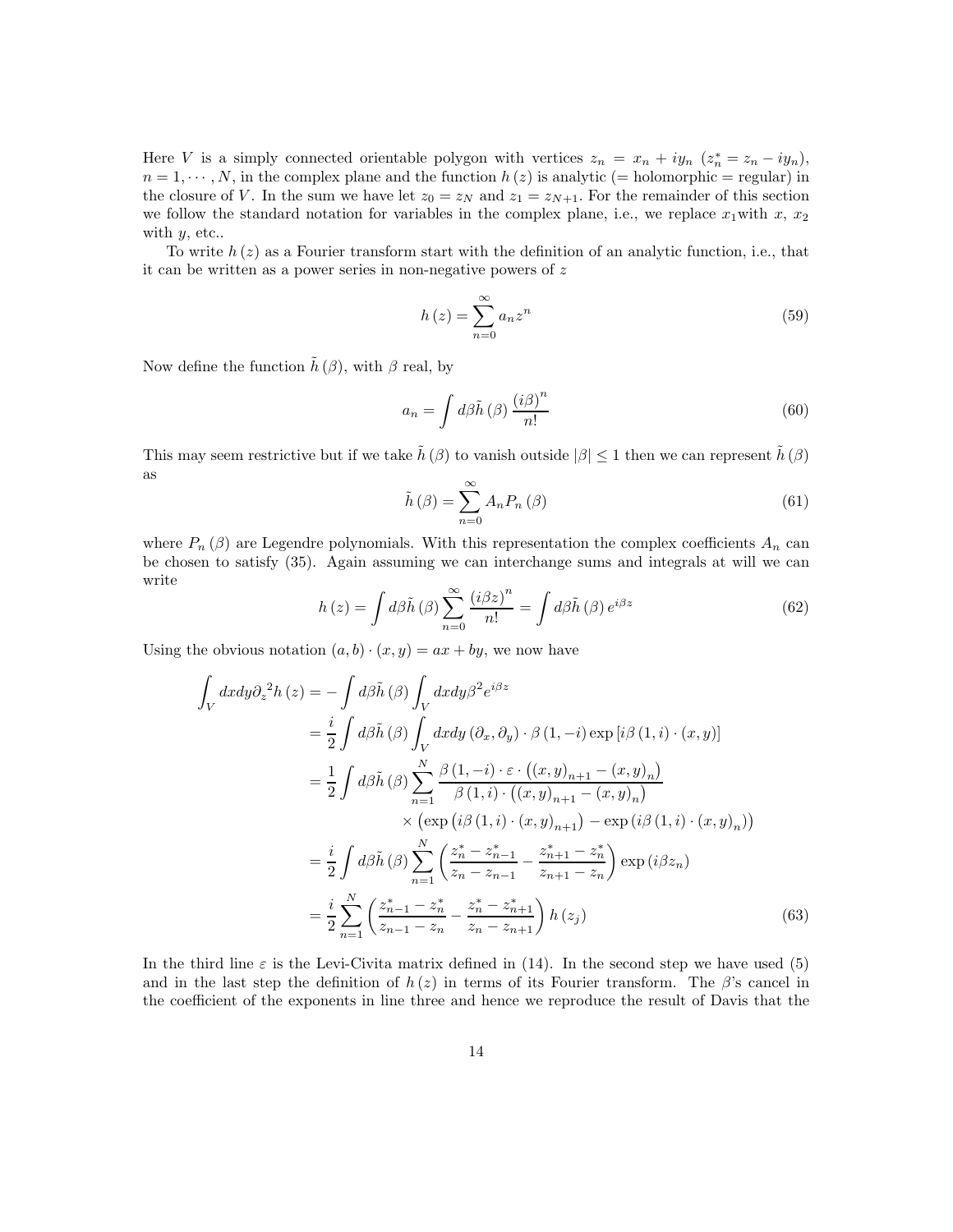integral over a polygon of  $\partial_z^2 h(z)$  is the sum of  $h(z)$  evaluated at the vertices of the polygon times coefficients which depend only on the vertices and not on  $h(z)$ .

The moments of a polygon obviously contain the polygon shape information. The order of the vertices is important as reordering them nominally leads to a polygon with a different shape and/or can make it nonorientable. For  $N$  vertices there are  $2N$  independent real numbers corresponding to the  $\vec{v}_1, \dots, \vec{v}_N$  vertices which define the polygon. Thus the infiinite set of all possible moments of the polygon must be highly redunant.We will not solve this "shape from moments" problem here. Milanfar and others [4] [5] have shown how to solve for the vertices given a particular set of complex moments which can be easilly computed from (63) by letting  $h(z) = z<sup>k</sup>$ . Here we merely present the complete set of relations between all possible moments  $M(x^a, y^b)$  and the vertices  $(x, y)_n$  of a polygon that follows from (34).

To derive an explicit relation between the moments and the vertices of a an arbitrary orientable polygon multiply (32) through by  $\beta^2 = \beta_1^2 + \beta_2^2$  and use the fact that the  $m = 1$  term on the right hand side vanishes identically. The derivation is facilitated by defining a function  $\theta(\cdots)$  which vanishes if any one or more of its arguments is negative and equals 1 otherwise. This function can be used to keep track of the limits on the sums when the summation indices are redefined so that the powers of  $\beta_1$  and  $\beta_2$  are written as  $\beta_1^{\ a} \beta_2^{\ b}$  on both sides of the equation. Then using the fact that the coefficient of  $\beta_1^{\ a}\beta_2^{\ b}$  on the left must equal the coefficient of  $\beta_1^{\ a}\beta_2^{\ b}$  on the right for the same given non-negative integer values of a and b we find, with  $\vec{v}_n = (x_{1,n}, x_{2,n})$ 

$$
\theta (a-2) \frac{M (x_1^{a-2} x_2^{b})}{(a-2)!b!} + \theta (b-2) \frac{M (x_1^{a} y_2^{b-2})}{a! (b-2)!} \n= \theta (b-1, a+b-2) \sum_{q=0}^{a} \sum_{p=0}^{a+b-1-q} \begin{pmatrix} \theta (p+q-a) \frac{1}{(a+b)!} \frac{(a+b-1-p)!}{q!(a+b-1-p-q)!} \frac{p!}{(a-q)!(p+q-a)!} \\ \times \sum_{n=1}^{N} (x_{1,n+1} - x_{1,n}) x_{1,n+1}^{q} x_{2,n+1}^{a+b-1-p-q} x_{1,n}^{a-q} x_{2,n}^{p+q-a} \end{pmatrix} \n- \theta (a-1, a+b-2) \sum_{q=0}^{a-1} \sum_{p=0}^{a+b-1-q} \begin{pmatrix} \theta (p+q+1-a) \frac{1}{(a+b)!} \frac{(a+b-1-p)!}{q!(a+b-1-p-q)!} \frac{p!}{(a-q-1)!(p+q+1-a)!} \\ \times \sum_{n=1}^{N} (x_{2,n+1} - x_{2,n}) x_{2,n+1}^{q} x_{2,n+1}^{a+b-1-p-q} x_{1,n}^{a-q-1} x_{2,n}^{p+q+1-a} \end{pmatrix}
$$
\n(64)

The derivation is straightforward but tedious.

#### 3.4 Fraunhofer Diffraction

Fraunhofer diffraction occurs when the light diffracted from an aperture or opening in an opaque screens is observed in a plane far from aperture itself [2]. By "far" we mean that the distance between the opaque screen and the plane of observation, which is by convention taken to be parallel to the screen, is much larger than the maximum dimension of the aperture. For the case where the opaque screen lies in the  $x_1x_2$  plane and the illumination is a unit amplitude plane wave of wavelength  $\lambda$  incident on the screen from the side opposite the observation plane, the amplitude of the diffracted light at position  $x_i$  in the observation plane a distance L away from the screen is given by

$$
A(\vec{x}) = \int d^2x' \theta_V(\vec{x}') \exp\left[i\frac{k}{L}x_i x'_i\right] = \int\limits_V d^2x' \exp\left[i\frac{k}{L}x_i x'_i\right]
$$
(65)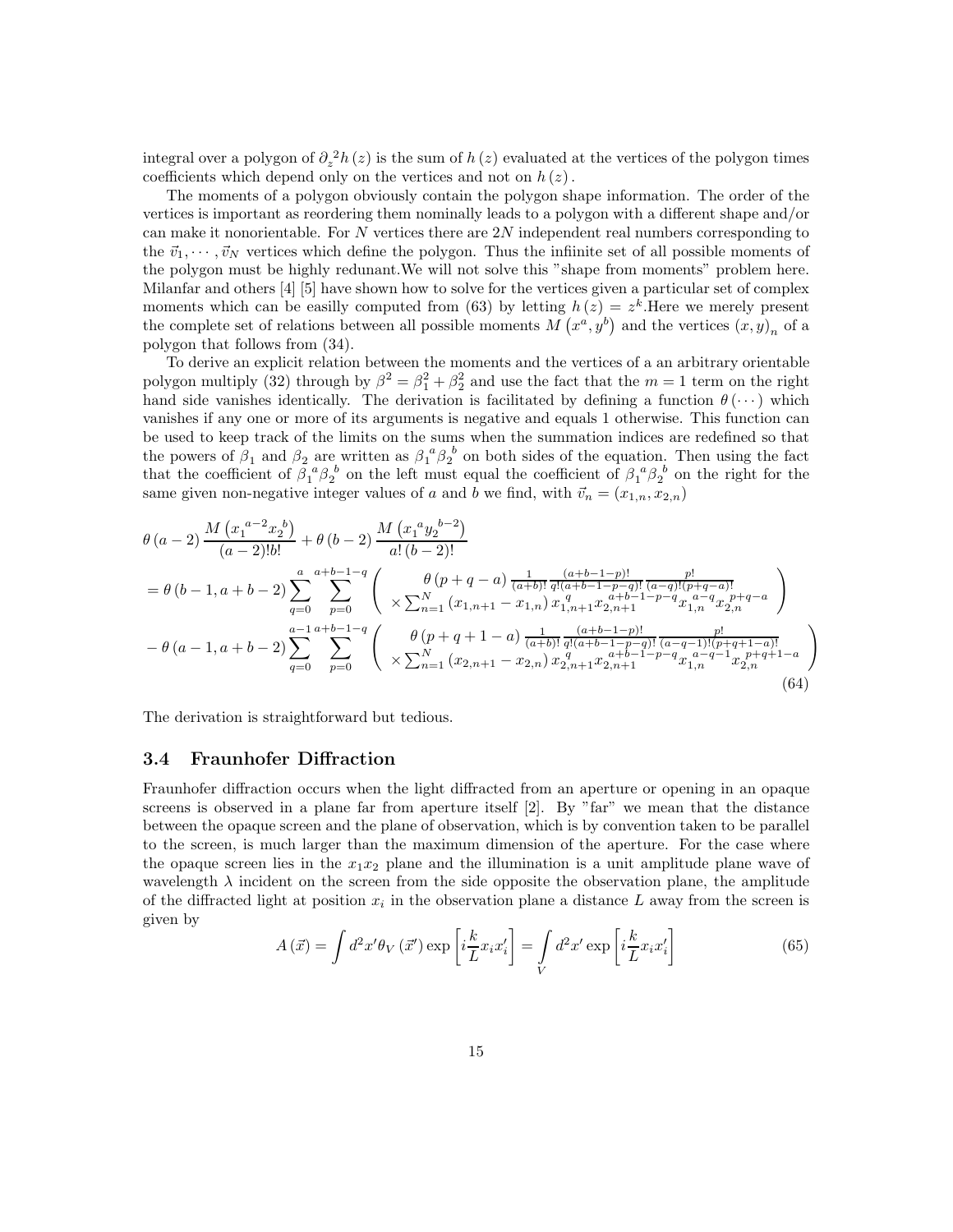Here  $\theta_V(x, y) = 1$  inside the aperture and 0 outside describes the aperture shape and  $k = 2\pi/\lambda$ . This is essentially the left hand side of (5) but with

$$
\beta_i = \frac{kx_i}{L} \tag{66}
$$

and without the normalization factor. The intensity of the diffraction pattern is given by  $I(\vec{x}) =$  $\left|A\left(\vec{x}\right)\right|^2$ .

We consider two cases, a circular aperture whose solution follows almost trivially from (5) and a slit whose solution is already implicit in (32).

For a circular aperture of radius R centered at  $x_i = 0$  it follows from (5) that

$$
A(\vec{x}) = \frac{\vec{\beta}R}{i\beta^2} \cdot \int_{0}^{2\pi} d\varphi \hat{r}(\varphi) \exp\left[i\vec{\beta} \cdot R\hat{r}(\varphi)\right]
$$
(67)

with  $\hat{r}(\varphi) = \vec{x}' / |\vec{x}'|$ . Writing  $\vec{\beta} \cdot \hat{r}(\varphi) = \beta \cos(\varphi - \varphi_{\beta})$  where  $\varphi_{\beta}$  is the angle  $\vec{\beta}$  makes with respect to the  $x_1$ -axis and  $\beta = |\vec{\beta}| = k\sqrt{x^2 + y^2}/L$ , (67) becomes

$$
A(\vec{x}) = \frac{R}{i\beta} \int_{0}^{2\pi} d\varphi \cos(\varphi - \varphi_{\beta}) \exp[i\beta R \cos(\varphi - \varphi_{\beta})]
$$
  
\n
$$
= \frac{R}{i\beta} \frac{-i}{\beta} \partial_{R} \int_{0}^{2\pi} d\varphi \exp[i\beta R \cos(\varphi)]
$$
  
\n
$$
= -\frac{R}{\beta^{2}} 2\pi \partial_{R} J_{0} (\beta R)
$$
  
\n
$$
= \pi R^{2} \left( \frac{2J_{1} (\beta R)}{\beta R} \right)
$$
(68)

Here the  $J_n(x)$  are the Bessel functions of the first kind. This is the standard result for a circular aperture [2]. .

For a slit (rectangular) aperture of width  $2a_i$  in the  $x_i$  direction, centered at  $x_i = 0$ , we merely have to substitute  $\vec{v}_1 = (a_1, a_1), \vec{v}_2 = (-a_1, a_2), \vec{v}_3 = (-a_1, -a_2), \vec{v}_4 = (a_1, -a_2),$  and  $\vec{v}_5 = \vec{v}_1$  into (32) to obtain

$$
A(\vec{x}) = -\frac{1}{\beta^2} \sum_{n=1}^{N} \frac{\vec{\beta} \cdot \varepsilon \cdot (\vec{v}_{n+1} - \vec{v}_n)}{\vec{\beta} \cdot (\vec{v}_{n+1} - \vec{v}_n)} \left( \exp\left(i\vec{\beta} \cdot \vec{v}_{n+1}\right) - \exp\left(i\vec{\beta} \cdot \vec{v}_n\right) \right)
$$
  
\n
$$
= \frac{1}{\beta^2} \begin{pmatrix} \frac{\beta_2}{\beta_1} \left( \exp\left(-ia_1\beta_1 + ia_2\beta_2\right) - \exp\left(i\beta_1a_1 + i\beta_2a_2\right) \right) \\ -\frac{\beta_1}{\beta_2} \left( \exp\left(-ia_1\beta_1 - ia_2\beta_2\right) - \exp\left(-i\beta_1a_1 + i\beta_2a_2\right) \right) \\ +\frac{\beta_2}{\beta_1} \left( \exp\left(ia_1\beta_1 - ia_2\beta_2\right) - \exp\left(-i\beta_1a_1 - i\beta_2a_2\right) \right) \\ -\frac{\beta_1}{\beta_2} \left( \exp\left(ia_1\beta_1 + ia_2\beta_2\right) - \exp\left(+i\beta_1a_1 - i\beta_2a_2\right) \right) \end{pmatrix}
$$
  
\n
$$
= (2a_1)(2a_2) \frac{\sin\left(\beta_1a_1\right)}{\beta_1a_1} \frac{\sin\left(\beta_2a_2\right)}{\beta_2a_2}
$$
 (69)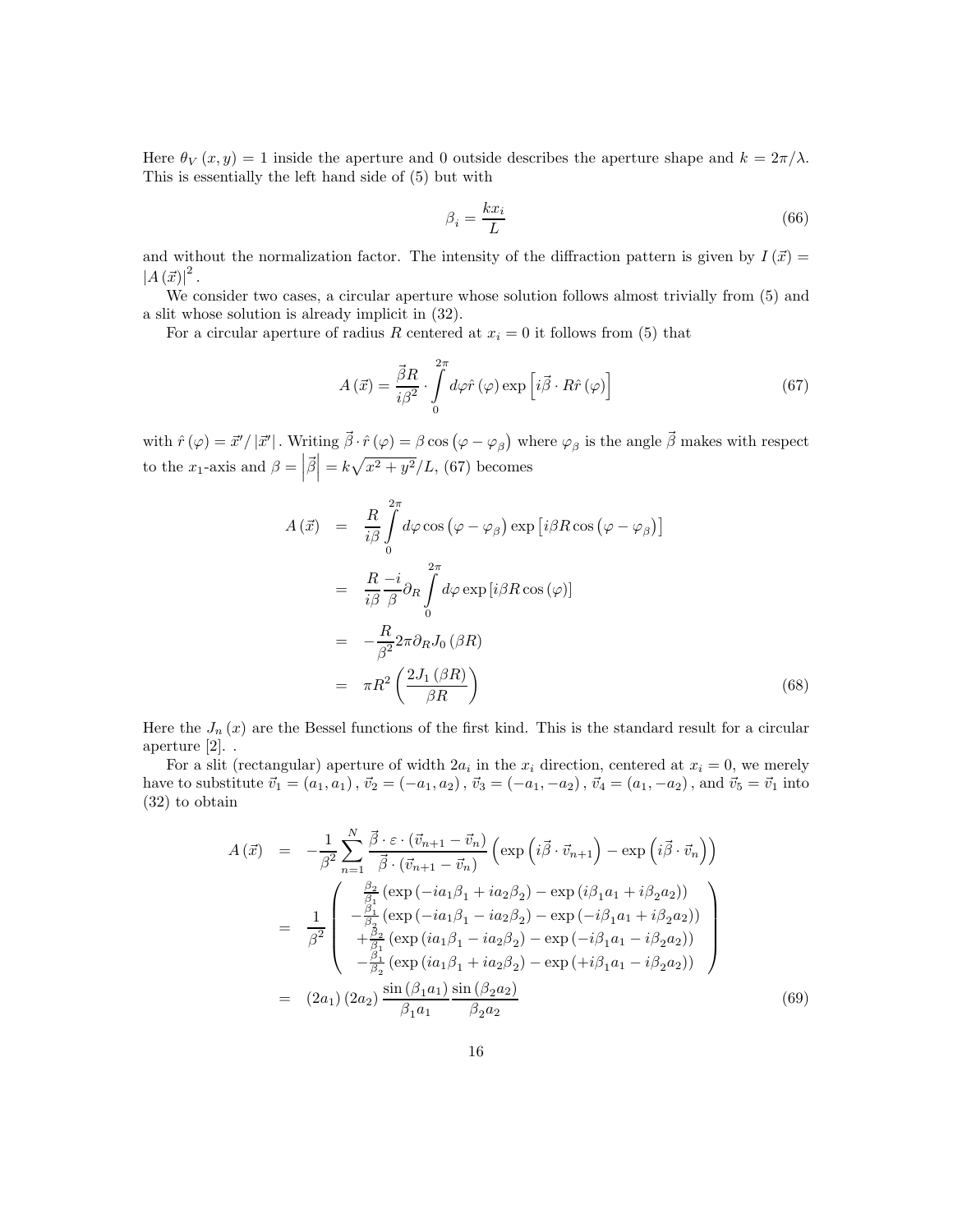which again is the standard result [2].

Fraunhofer diffraction patterns for arbitrary (orientable) polygons can be calculated simply by substituting the vertex values into (32). It is interesting to compare the patterns generated for a given set of vertices as the vertices are reordered to make the polygon nonorientable.

### 4 Results in Three Dimensions

Before discussing Porods law we point out an essentially obvious but useful fact. Since the faces of a polyhedron are themselves polygons it follows that applying (5) to a polyhedron reduces the integral over the volume to a sum of integrals over the areas of polygonal faces and then applying (32) to the faces themselves reduces the volume integral to a sum of integrals over the edges. These integrals can of course be evaluated exactly. The only issue is the bookkeeping required to keep proper track of the vertices.

#### 4.1 Volume Element

We use (5) to show that the volume in three dimensions of a parallelpiped formed by three vectors  $\vec{a}_i$  is given by det  $[a_{ij}]$  where  $a_{ij}$  the 3×3 matrix of the components of the  $\vec{a}_i$ , i.e., the first column is  $a_{1i}$ , the second  $a_{2i}$  and the third  $a_{3i}$  with of course,  $i = 1, 2, 3$ . If the  $\vec{a}_i$  are infinitesimals given by  $d\vec{R}_i = \partial_{s_i}\vec{R}ds_i$  with no sum on i, then det  $[dR_{ij}] d^3s$  forms the fundamental volume element dv for integration. Expanding the right hand side of (5) to first order in  $\beta$  we have that the volume of a shape in three dimension is given by

$$
v = \int\limits_V d^3x
$$
  
=  $\hat{\beta} \cdot \int\limits_{\partial V} d^2s \sqrt{g(\vec{s})} \hat{n}(\vec{s}) (\hat{\beta} \cdot \vec{R}(\vec{s}))$  (70)

A parallelepiped, defined by three (non coplanar) vectors  $\vec{a}_i, i = 1, 2, 3$ , in three dimensions has 6 parallelogram faces. The functions  $\vec{R}_f(\vec{s})$  for positions on the faces with f labeling the faces, are

$$
\vec{R}_1(\vec{s}) = s_1\hat{a}_1 + s_2\hat{a}_2 \quad \vec{R}_2(\vec{s}) = s_1\hat{a}_2 + s_2\hat{s}_3 \quad \vec{R}_3(\vec{s}) = s_1\hat{a}_3 + s_2\hat{a}_1 \n\vec{R}_4(\vec{s}) = \vec{a}_3 + s_1\hat{a}_1 + s_2\hat{a}_2 \quad \vec{R}_5(\vec{s}) = \vec{a}_1 + s_1\hat{a}_2 + s_2\hat{s}_3 \quad \vec{R}_6(\vec{s}) = \vec{a}_2 + s_1\hat{a}_3 + s_2\hat{a}_1
$$
\n(71)

The values of  $s_i$  in each case range from 0 to the corresponding length of the associated vector  $\vec{a}_i$ . For example, for  $f = 3$ ,  $s_1$  ranges from 0 to  $|\vec{a}_3| \equiv a_3$  and  $s_2$  ranges from 0 to  $|\vec{a}_1| \equiv a_1$ . We assume that the vectors  $\vec{a}_i$  are ordered so that  $(\vec{a}_2 \times \vec{a}_3)$  points in the general direction of  $\vec{a}_1$ , i.e.,  $\vec{a}_1 \cdot (\vec{a}_2 \times \vec{a}_3) > 0$  where "×" is the standard cross product. On each face  $g_f(\vec{s})$  and  $\hat{n}_f(\vec{s})$  are constants and so factor out of the integrals. The outward normals  $\hat{n}_f$  on the opposite faces, 1 and 4, 2 and 5, 3 and 6, point in opposite directions. Thus, the integrals over the  $\vec{s}$  dependent parts of  $\vec{R}_f(\vec{s})$  completely cancel and we are left with

$$
v = \left(\hat{\beta} \cdot \sqrt{g_4} \hat{n}_4\right) \left(\hat{\beta} \cdot \vec{a}_3\right) a_1 a_2 + \left(\hat{\beta} \cdot \sqrt{g_5} \hat{n}_5\right) \left(\hat{\beta} \cdot \vec{a}_1\right) a_2 a_3 + \left(\hat{\beta} \cdot \sqrt{g_6} \hat{n}_6\right) \left(\hat{\beta} \cdot \vec{a}_2\right) a_3 a_1
$$
\n(72)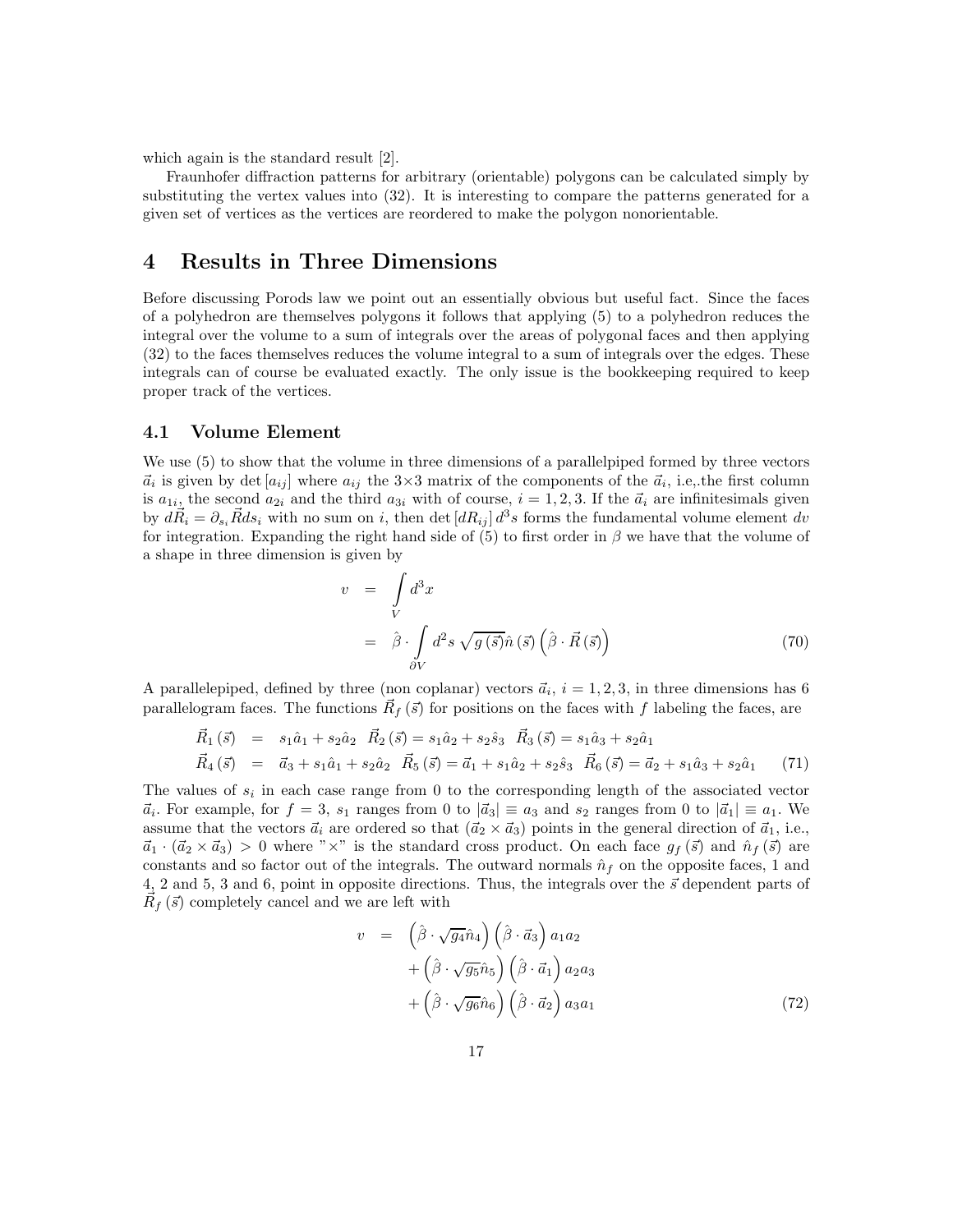But  $\hat{\beta}$  is arbitrary. Choose it to be  $\hat{a}_1$ . Then since  $\hat{n}_4 = (\hat{a}_1 \times \hat{a}_2) / |\hat{a}_1 \times \hat{a}_2|$  and  $\hat{n}_6 = (\hat{a}_3 \times \hat{a}_1) / |\hat{a}_3 \times \hat{a}_1|$ , we have  $\hat{a}_1 \cdot \hat{n}_4 = \hat{a}_1 \cdot \hat{n}_6 = 0$  and v reduces to

$$
v = (\hat{a}_1 \cdot \sqrt{g_5} \hat{n}_5) a_1 a_2 a_3 \tag{73}
$$

But, as shown above in the derivation of the area element in two dimensions,  $\sqrt{g}$  is the sine of the angle between the two correponding vectors and so equals the magnitude of the cross product of those vectors, hence  $\sqrt{g_5} = |\hat{a}_2 \times \hat{a}_3|$  and thus  $\sqrt{g_5} \hat{n}_5 = \hat{a}_2 \times \hat{a}_3$ . So finally

$$
v = \hat{a}_1 \cdot (\hat{a}_2 \times \hat{a}_3) a_1 a_2 a_3
$$
  
\n
$$
= \vec{a}_1 \cdot \vec{a}_2 \times \vec{a}_3
$$
  
\n
$$
= \varepsilon_{ijk} a_{1i} a_{2j} a_{3k}
$$
  
\n
$$
= det [a_{ij}]
$$
  
\n
$$
= \sqrt{\det [\vec{a}_i \cdot \vec{a}_j]}
$$
 (74)

Again the form in the last line is the most useful since it is coordinate independent.

### 4.2 Porods Law

Finally, we rederive the anisotropic version of Porods law as given in the work of Ciccariello, et. al. [12]. The anisotropic result of course reduces to the isotropic result for spherical particles. Here we use the notation  $\vec{k}$  rather than  $\vec{\beta}$  as is more common in this context.

The intensity  $I(\vec{k}) = I(k\hat{k}) = I(\frac{2\pi}{\lambda}\hat{k})$  of light of wavelength  $\lambda$  scattered off a particle defined by the shape function  $\theta_V(\vec{x})$  in the direction  $\hat{k} = \hat{k}_{out} - \hat{k}_{in}$  where  $\hat{k}_{in}(\hat{k}_{out})$  is the direction of propagation of incident(scattered) light is

$$
I\left(\vec{k}\right) \sim \left| \int d^D x \exp\left[i\vec{k}\cdot\vec{x}\right] \theta_V\left(\vec{x}\right) \right|^2 \tag{75}
$$

To be general, for now, we start in  $D$  dimensions. Porods law  $[12]$  follows from this in the case where the magnitude of the scattering wavevector  $k = |\vec{k}| = 2\pi/\lambda$  is large, i.e,  $\lambda$  is small and so Porods law is often associated with X-ray scattering.

To obtain Porods law, use (5) and evaluate the integral over  $\partial V$  in the limit of large k using the method of stationary phase. The positions  $\vec{\sigma}_p$  on the surface  $\vec{R}(\vec{s})$  where the phase is stationary satisfy

$$
\left. \vec{\partial}_{s} \left( \vec{k} \cdot \vec{R} \left( \vec{s} \right) \right) \right|_{\vec{s} = \vec{\sigma}_{p}} = k \vec{\partial}_{s} \left( \hat{k} \cdot \vec{R} \left( \vec{s} \right) \right) \right|_{\vec{s} = \vec{\sigma}_{p}} = 0 \tag{76}
$$

Here  $\vec{\partial}_s = (\partial_{s_1}, \partial_{s_2}, \dots)$  is the gradient with respect to the surface coordinates and the index p runs from 1 up to the number of solutions of (76).

For simplicity consider a single solution  $\vec{\sigma}$  to this equation. The argument of the exponential in the integrand can now be approximated by

$$
i\vec{k} \cdot \vec{R}(\vec{s}) = ik \left( \hat{k} \cdot \vec{R}(\vec{\sigma}) + \frac{1}{2} \left( \partial_{\sigma_i} \partial_{\sigma_j} \hat{k} \cdot \vec{R}(\vec{\sigma}) \right) (s_i - \sigma_i) (s_j - \sigma_j) \right)
$$
(77)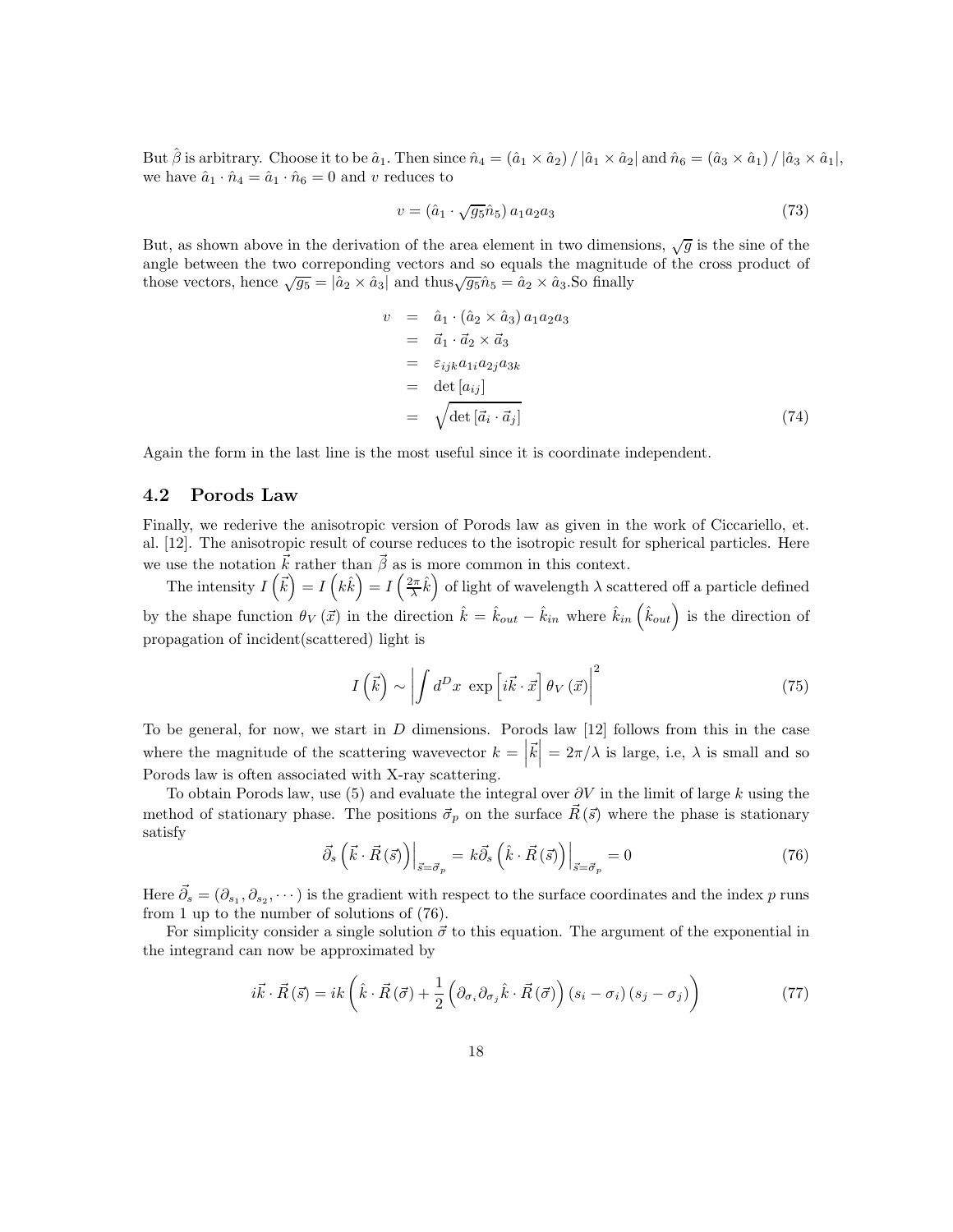to second order in  $\vec{s} - \vec{\sigma}$ . Substituting into (5) gives

$$
\int_{V} d^{D}x \exp\left[i\vec{k}\cdot\vec{x}\right]
$$
\n
$$
\simeq \exp\left[ik\hat{k}\cdot\vec{R}(\vec{\sigma})\right] \frac{\hat{k}}{ik} \cdot \int d^{D-1}s \sqrt{g(\vec{s})}\hat{n}(\vec{s}) \exp\left[\frac{ik}{2}\left(\partial_{\sigma_{i}}\partial_{\sigma_{j}}\hat{k}\cdot\vec{R}(\vec{\sigma})\right)(s_{i}-\sigma_{i})(s_{j}-\sigma_{j})\right]
$$
\n
$$
\simeq \exp\left[ik\hat{k}\cdot\vec{R}(\vec{\sigma})\right] \left(\frac{\hat{k}}{ik}\cdot\hat{n}(\vec{\sigma})\right) \frac{\sqrt{g(\vec{\sigma})}\pi^{(D-1)/2}}{\sqrt{\det\left[-\frac{ik}{2}\partial_{\sigma_{i}}\partial_{\sigma_{j}}\hat{k}\cdot\vec{R}(\vec{\sigma})\right]}}
$$
\n(78)

where the determinant in the denominator is taken over the  $i, j$  indices. Using the fact that  $\det \left[ -\frac{ik}{2} \partial_{\sigma_i} \partial_{\sigma_j} \hat{k} \cdot \vec{R}(\vec{\sigma}) \right] = k^{D-1} \det \left[ -\frac{i}{2} \partial_{\sigma_i} \partial_{\sigma_j} \hat{k} \cdot \vec{R}(\vec{\sigma}) \right]$  we get

$$
\int_{V} d^{D}x \exp\left[i\vec{k}\cdot\vec{x}\right] \sim \frac{1}{k}\frac{1}{k^{(D-1)/2}} = \frac{1}{k^{(D+1)/2}}\tag{79}
$$

and so

$$
I\left(\vec{k}\right) \sim \frac{1}{k^{D+1}}\tag{80}
$$

Thus in 3 dimensions  $I(\vec{k})$  scales as  $1/k^4$  for large k. This is the standard isotropic statement of Porods law [3]. But as pointed out by Ciccariello,  $\det \left[ \partial_{\sigma_i} \partial_{\sigma_j} \hat{k} \cdot \vec{R}(\vec{\sigma}) \right]$  is proportional to the Gaussian curvature (in 3 dimensions) of the surface  $\partial V$ . In general for an arbitrary shaped particle there will be multiple stationary phase points, i.e.,  $\vec{\sigma}_1, \vec{\sigma}_2, \cdots$  which must be summed to get the complete amplitude. There are also issues with positive and negative curvature which must be carefully considered as well along with how the handle the case when the curvature vanishes [12].

### 5 Conclusion

We have shown how a simple idea, that of combining Gauss's law with the Fourier transform provides alternative solutions and/or derivations of many different classical results in physics and mathematics. No doubt there are many other problems and proofs to which this idea can be applied.

### References

- [1] Simply connected here means that the shape is a single connected area in two dimensions, a single connected volume in three dimensions and not multiple disconnected shapes. By orientable here we mean simply that the boundary manifold of the shape (the curve enclosing an area in two dimensions, the surface enclosing a volume in three dimensions, etc.) does not intersect itself.
- [2] Joseph W. Goodman, "Introduction to Fourier Optics", Roberts and Company Publishers, 2005; Max Born and Emil Wolf, "Principles of Optics", 7th (Expanded) Edition, Cambridge University Press (2002); Max Born and Emil Wolf, "Principles of Optics"(Seventh Edition), Cambridge University Press (1999).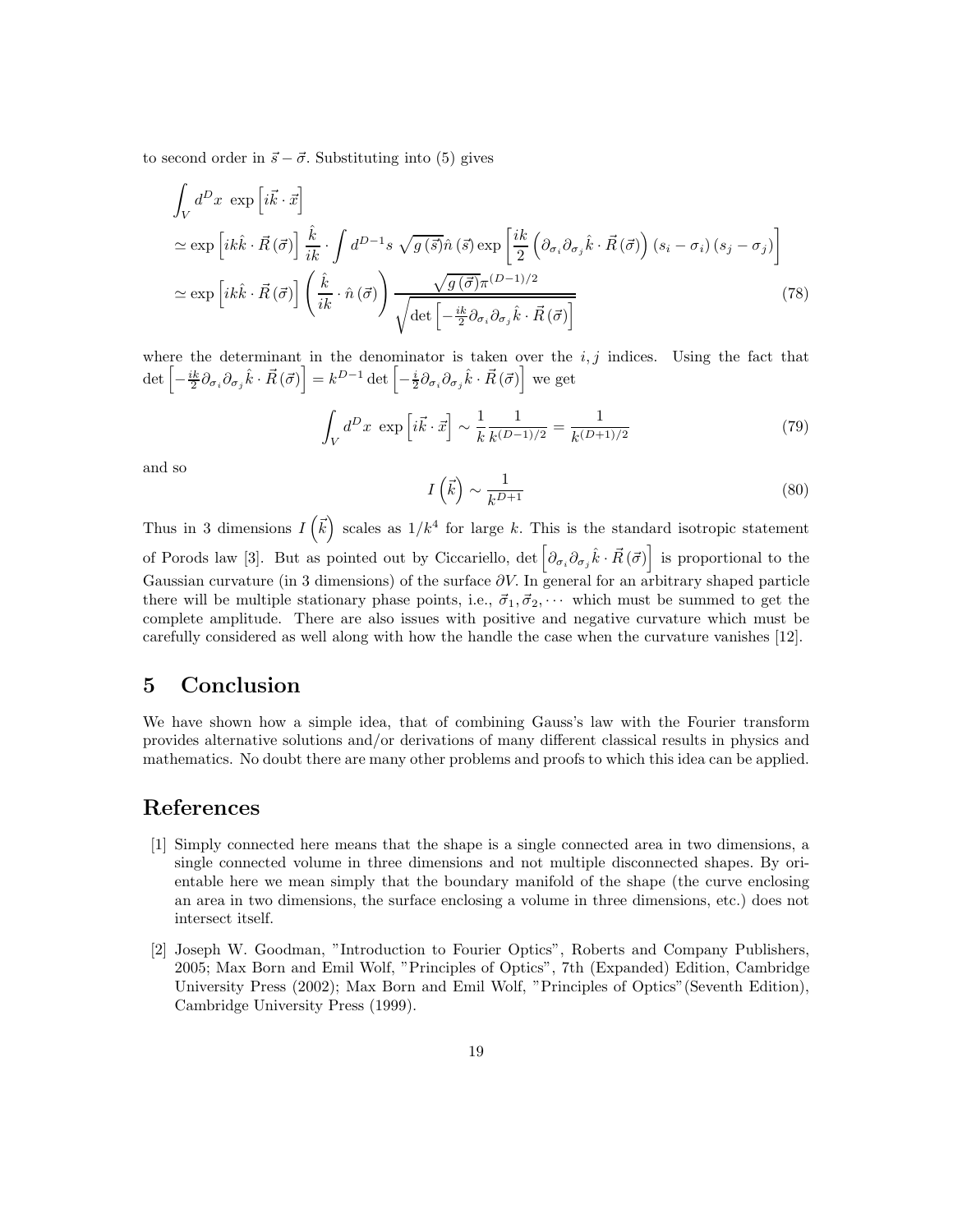- [3] G. Porod, Kolloid Zeit.124 (1951) 83; 125 (1951) 51; P. Debye, H. R. Anderson, Jr., and H. Brumberger, J. Appl. Phys. 28, 679 (1957); G. Porod, in "Small Angle X-ray Scattering", edited by O. Glatter and O. Kratky (Academic, New York, 1982)
- [4] Peyman Milanfar, "Geometric Estimation and Reconstruction from Tomographic Data", MIT PhD Thesis, June 1993, Chapter 6.
- [5] P. Milanfar, et. al., Reconstructing polygons from moments with connections to array processing, IEEE Trans. Signal Proc. 43 (1995), 432- 443; G.H. Golub, P. Milanfar, ,and J. Varah, "A stable numerical method for inverting shape from moments", SIAM J. Sci. Statist. Comput. 21 (1999) 1222; S. Ciccariello, "Reconstruction of the form of a particle from its three-dimensional asymptotic form factor", Acta Crytalographica A58 (2002) 541; Annie Cuyt, et. al., "Multidimensional integral inversion, with applications in shape reconstruction", SIAM J. Sci. Comput. 27 (2005) 1058.
- [6] See for example, Marcel Berger, "A Panoramic View of Riemannian Geometry", Springer (2002).
- [7] See for example, John David Jackson, "Classical Electrodynamics"(Third Edition), Wiley (1998).
- [8] Marcel Berger,"A Panoramic View of Riemannian Geometry", Springer (2002); Luis A. Santalo', "Integral Geometry and Geometric Probability", Addison-Wesley (1976); Helmut Groemer, "Geometric Applications of Fourier Series and Spherical Harmonics" (Encyclopedia of Mathematics and its Applications), Cambridge University Press (2009); Andrejs Treibergs, "Inequalities that Imply the Isoperimetric Inequality", University of Utah Department of Mathematics Lecture Notes, Accessed 14 Sept 2011, <http://www.math.utah.edu/˜treiberg/isoperim/isop.pdf.>; Peter Luthy, "Two Cute Proofs of the Isoperimetric Inequality", The Everything Seminar Website, Accessed 14 Sept 2011, <http://cornellmath.wordpress.com/2008/05/16/two-cute-proofs-of-the-isoperimetricinequality/>.
- [9] "Dido (Queen of Carthage)", Wikipedia Article, Accessed 14 Sept 2011,  $\langle \text{http://en.wikipedia.org/wiki/Dido(Queen_of_Carthage)} \rangle$ ; David Wells, "The Penguin Dictionary of Curious and Interesting Geometry", Penguin (1992); "From Carthage to the World: The Isoperimetric Problem", Conference Website, Accessed 16 Sept 2011, <http://math.arizona.edu/˜dido/abstracts.html>.
- [10] Eric Persoon and King-sun Fu, "Shape Descrimination Using Fourier Descriptors", IEEE Transactions on Systems, Man and Cybernetics, SMC-7 (1977) 170.
- [11] Phillip J. Davis, "Triangle Formulas in the Complex Plane", Mathematics of Computation 18 (1964) 569.
- [12] S. Ciccariello, et. al., Generalization of Porods law of small-angle scattering to anisotropic samples, Europhysics Letters, 50 (2000) 601; J.-M. Schneider, et. al., The asymptotic leading term of anisotropic small-angle scattering intensities. II. Non-convex particles, Acta Crytalographica A58 (2002) 221.